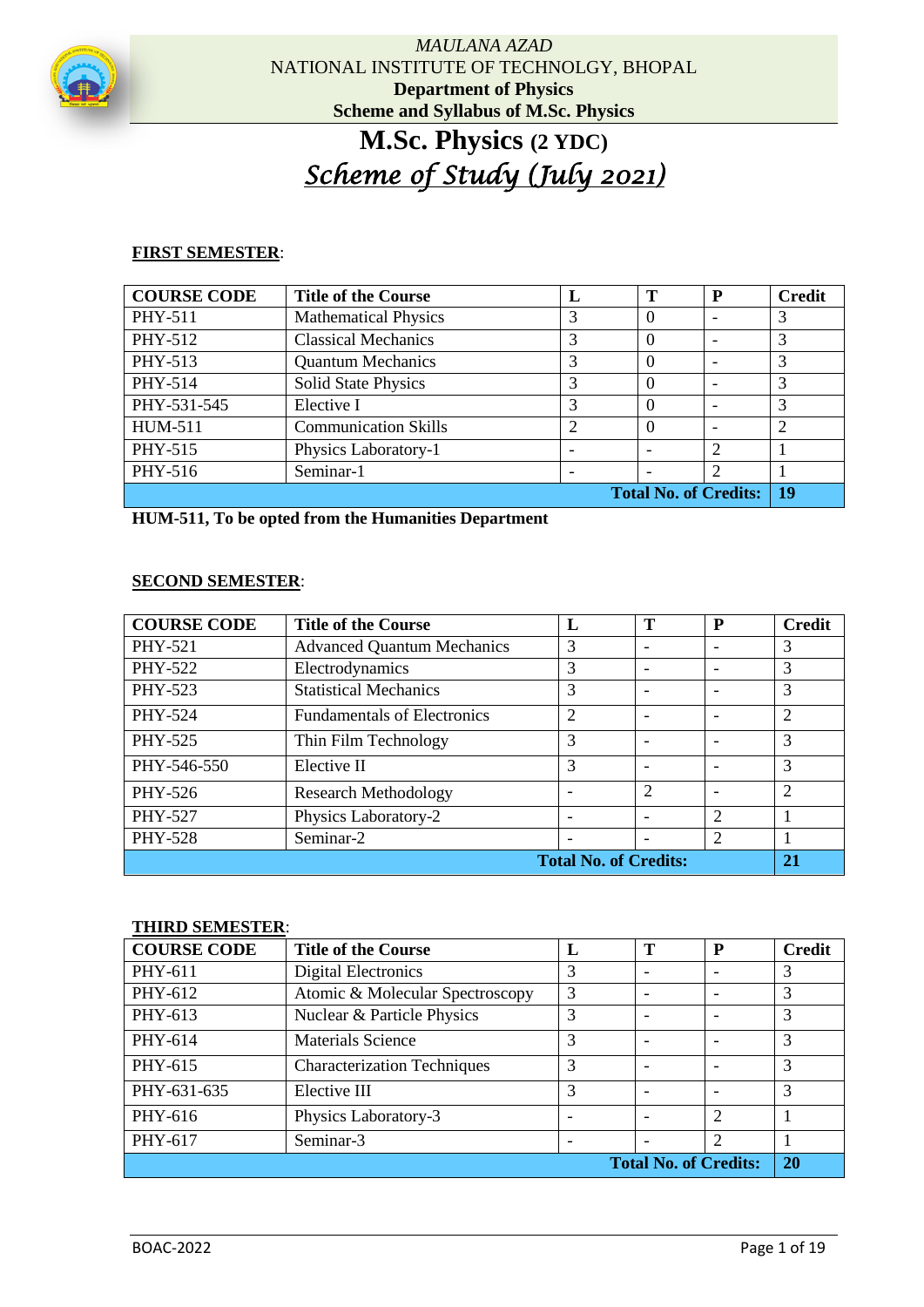

# **FOURTH SEMESTER**:

| <b>COURSE CODE</b>           | <b>Title of the Course</b>        |   | m | D          | <b>Credit</b>  |
|------------------------------|-----------------------------------|---|---|------------|----------------|
| PHY-621                      | <b>Major Project Dissertation</b> | - |   | 40         | 2 <sup>0</sup> |
| <b>Total No. of Credits:</b> |                                   |   |   | $\perp$ 20 |                |

#### **Grand Total of Course Credits = 19 + 21 + 20 + 20 = 80**

| List of Elective (I)                    |                                                |  |  |  |
|-----------------------------------------|------------------------------------------------|--|--|--|
| PHY-531 Nanoelectronics                 | PHY-532 Optoelectronics                        |  |  |  |
| PHY-533 Photonic Materials              | PHY-534 Advanced Topics in Physics             |  |  |  |
| PHY-535 Molecular Structures            | PHY-536 Computational Methods                  |  |  |  |
| PHY-537 Semiconductor devices           | PHY-538 Amorphous Materials                    |  |  |  |
| PHY-539 Low Temperature Behavior of     | PHY-540 Nano Fluids and Surfaces               |  |  |  |
| Materials                               |                                                |  |  |  |
| PHY-541 Quantum Optics                  | PHY-542 Experimental Nuclear and Particle      |  |  |  |
|                                         | Physics                                        |  |  |  |
| PHY-543 Renewable Energy Technologies   | PHY-544 Soft Matter Physics                    |  |  |  |
| PHY-545 Computational Physics           |                                                |  |  |  |
|                                         |                                                |  |  |  |
| Elective $(II)$                         |                                                |  |  |  |
| PHY-546 Laser Technology                | PHY-547 Molecular Electronics and Biomolecules |  |  |  |
| PHY-548 Solar Photovoltaic Technology   | PHY-549 Optical Sensors                        |  |  |  |
| PHY-550 Advanced Electromagnetic Theory | PHY-550 Astronomy and Astrophysics             |  |  |  |
|                                         |                                                |  |  |  |
| Elective (III)                          |                                                |  |  |  |
| PHY-631 Advanced Magnetic Materials     | PHY-632 General Theory of Relativity           |  |  |  |
| PHY-633 Nonlinear Dynamics              | PHY-634 Physics of Quantum Devices             |  |  |  |
| PHY-635 Quantum Field Theory            |                                                |  |  |  |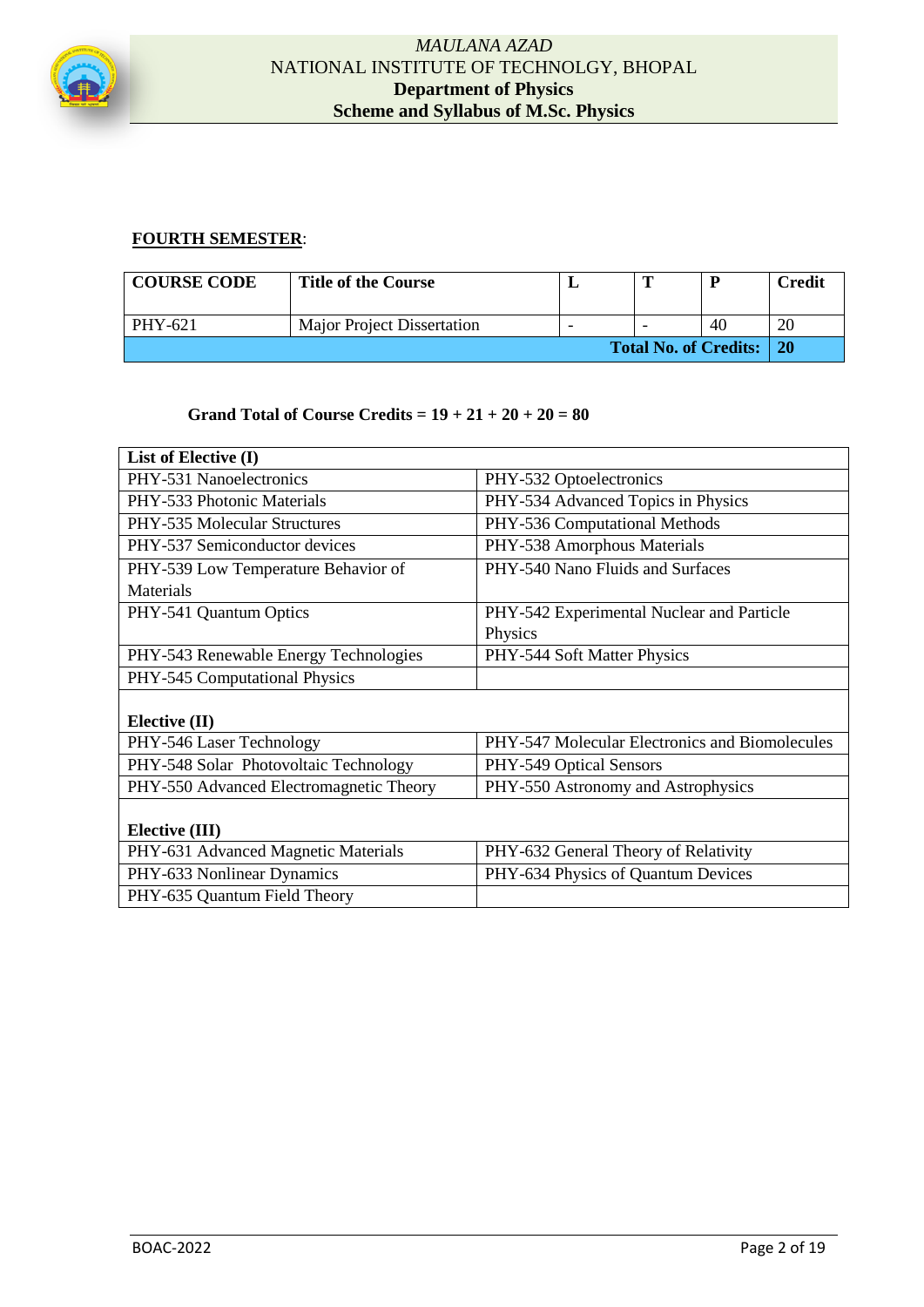

# **FIRST SEMESTER**

# **PHY-511 - MATHEMATICAL PHYSICS**

Linear vector spaces, eigen values and eigen vectors of matrices, linear ordinary differential equations of second order, special functions. Fourier series and transforms, functions of a complex variable and residue calculus. Partial differential equations (Laplace equation in two and three dimensions in rectangular and polar co- ordinates, wave equation). Introduction to tensors and index notation, Introduction to group theory.

Recommended Books:

- 1. Mathematical Physics, H.K. Dass
- 2. Mathematical methods for Physicists, Arfken, Weber and Harris, Academic press.
- 3. Mathematical Methods in the Physical Sciences' Mary L. Boas , Wiley.
- 4. Advance Engineering Mathematics, Kreyzig Wiley

#### **PHY-512 - CLASSICAL MECHANICS**

Revision of Newtonian mechanics, constraints, Generalized coordinates Lagrange's equations of motion, Noethers theorem. Hamilton's function and Hamilton's equation of motion, Legendre transform, Phase space, Phase trajectories, Principle of least action, Hamiltonian principle.

Two body central force problem, Kepler problem, Scattering, Virial theorem. Non-inertial frames of reference and pseudo forces, Elements of rigid body dynamics. Small oscillations, Normal mode analysis, Normal modes of a harmonic chain. Principle and postulate of relativity, Lorentz transformation , Length contraction, Time dilation and the Doppler Effect, Relativistic invariance of physical laws.

Recommended Books:

- 1. Classical Mechanics, H. Goldstein, 2nd Edition, Narosa Pub.
- 2. Classical Mechanics, N.C. Rana and P.S. Joag ,Tata Mc-Graw Hill Publishing Company Limited, New Delhi.
- 3. Mechanics ,L.D Landau and E.M.Lifshitz, Pergamon press, 1960
- 4. Classical mechanics, K.R.Srinivasa Rao, Univesities Press, Delhi
- 5. Introduction to mechanics, D. Kleppner, R.J. Kolenkow, McGraw Hill

#### **PHY-513 - QUANTUM MECHANICS**

Basic principles of Quantum mechanics, probabilities and probability amplitudes, wave functions, probability density and probability current. Schrödinger equation, application to linear harmonic oscillator, rigid rotor, hydrogen atom.

WKB approximation, WKB wave function criterion for validity of approximation, application to bound state. Identical Particles and Spin Angular momentum, Integral and Half integral angular momentum spin

Eigen functions, Conservation rules, Identical particles, Physical meaning of identity, Distinguishability of identical particles, Symmetric and Antisymmetric wave function, Construction from unsymmetrised function, Slater's Determinant, Connection of spin and statistics, Pauli spin matrices, scattering between identical particles, Stern-Gerlach Experiment Recommended books:

- 1.Quantum Mechanics, E.Merzbacher, John Wiley (Asia) 1999
- 2. Quantum mechanics, G. Aruldhas ,
- 3. A Textbook of Quantum Mechanics, P.M.Mathews and K.Venkatesan, TMH
- 4. Principles of Quantum Mechanics, R.Shankar, Springer (Indian edition)
- 5 Quantum Mechanics, B.H.Bransden, C.J.Jaochim, Longman Publication.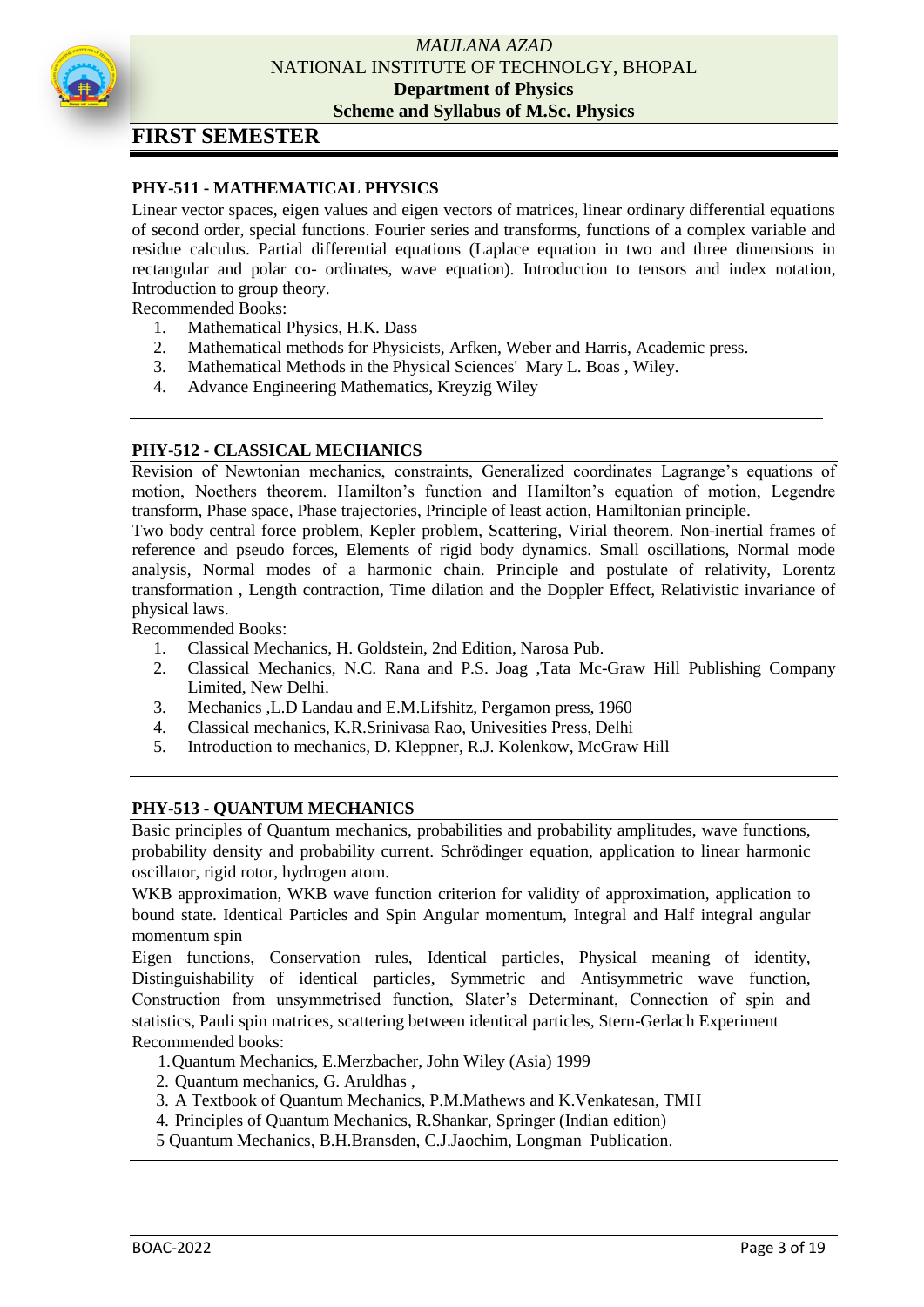

# **PHY-514 - SOLID STATE PHYSICS**

Crystal structure, Bravais lattice, crystal diffraction, concept of reciprocal lattice, bonding of solids, Defects in Solids, Phonons, lattice specific heat. Free electron theory, Drude model of electrical and thermal conductivity, Electrons in periodic lattice, Bloch theorem, Band theory, Kronig-Penney model, Classification of solids. Hall Effect, Effective mass, mobility, Einstein's relation, Generation – Recombination, continuity equation. Superconductivity, Critical Magnetic field and critical current density, Meissner Effect, type-I and type-II superconductors, London's equations, Thermodynamics of the superconducting state, Entropy and Specific heat in the superconducting state, Ginzburg Landau Theory of superconductivity, BCS theory of superconductivity, Josephson junction. Recommended Books:

- 1. Introduction to solid state physics, Charles Kittel, John Wiley and Sons.
- 2. Solid state physics, A. J. Dekkar, Prentice Hall of India.
- 3. Solid state physics, C.M. Srivastava.
- 4. Elementary Solid State Physics Principles and Applications: M. Ali Omar
- 5. Solid State Physics: S.O. Pillai.

#### **FIRST SEMESER PHY-515 :PHYSICS LABORATORY-1**

#### **List of Experiments:**

- 1. Determination of the Hall voltage developed across the sample material and also the Hall coefficient, mobility of charge carriers and carrier concentration of that material.
- 2. Determination of the resistivity and energy band gap of a semiconducting material using 4- Probe Method.
- 3. Determination of the excitation potential of Argon using Franck-Hertz apparatus.
- 4. Magnetic Susceptibility of Liquids Quincke's Method, Powder-Faraday Method
- 5. Hysteresis (B H Curve)
- 6. Solar-Cell Characteristics
- 7. Determination of Planck's Constant
- 8. Characteristics of Photo Diode, Photo Transistor, LDR, LED
- 9. To determine the wavelength of He- Ne LASER using Michelson interferometer
- 10. I-V characteristics of photoresistor.

#### **PHY-516 SEMINAR-1**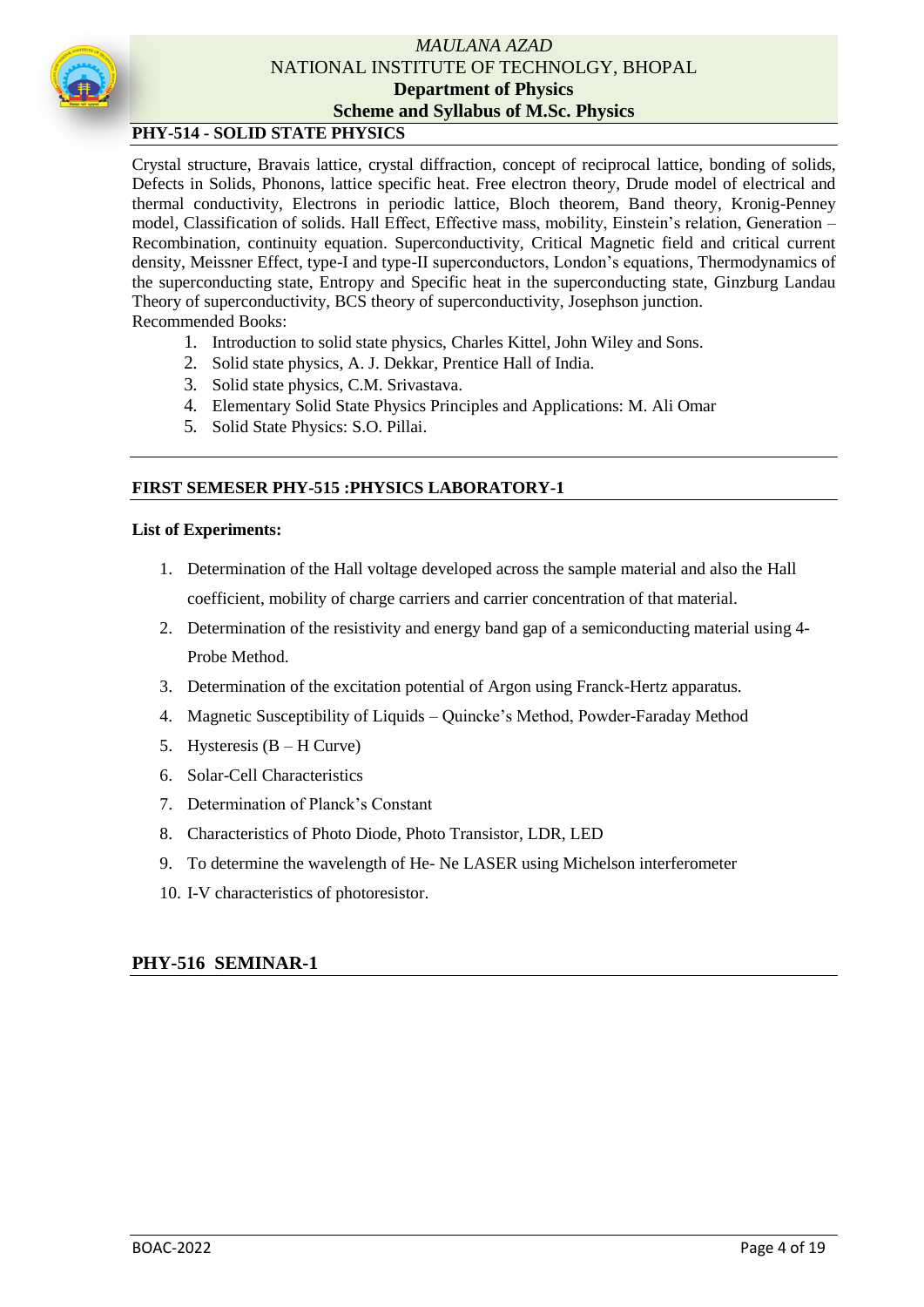

# **SECOND SEMESTER**

# **PHY-521 – ADVANCED QUANTUM MECHANICS**

Time dependent and independent perturbation theory, quantum theory of radiation-Einstein's A & B coefficients, Sudden approximation, sudden reversal of a magnetic field, Adiabatic approximation. Schrödinger, Heisenberg and Interaction picture, representation of operators and equations of motion Many Electron Systems-Atoms and Molecules, Thomas-Fermi Statistical Model, Hartree's selfconsistent field method, Hartree-Fock method, molecular orbital theory for Hydrogen Ion- LCAO approximation, Heitler-London theory of hydrogen molecule

Scattering Theory Scattering amplitude, Born approximation- Integral equation of scattered waves. Relativistic Wave equations The Klein-Gorden equation for free particle and electromagnetic Potential, The Dirac equation, Properties of Dirac matrices, Free particle solutions, existence of electron spin

Recommended books:

- 1. Quantum Mechanics: LI Schiff, McGraw Hill
- 2. Quantum Mechanics: Mathews and Venkatesan
- 3. Quantum Mechanics: Ghatak and Loknathan, MacMillan Publishers
- 4. Quantum Mechanics: Eugen Merzbacker, John Wiley & Sons
- 5. Quantum Mechanics: DJ Griffith, Pearson Education 8. Quantum Mechanics VolI & II: Cohen Tannoudji, John Wiley

# **PHY-522 – ELECTRODYNAMICS**

Gauss law, Laplace and Poisson's equation, induced charges, Green's theorem, Laplace equation, Boundary conditions and uniqueness theorem, method of images, multipole expansion. Biot-Savart law, magnetic vector potential, magnetic field in matter.

Faraday's law, Maxwell's equations, conservation laws, electromagnetic wave in free space, wave equation, reflection, refraction and propogation of waves. Dipole radiation, electric and magnetic dipole radiation.

Fields at the surface of and within conductor, cylindrical cavity and wave guide, Modes in rectangular waveguide, Modes in dielectric waveguides.

Recommended Books:

- 1. Classical Electrodynamics, J.D. Jackson, 3rd edition., Wiley, 1999.
- 2. Introduction to Electrodynamics, D.J. Griffiths, 3rd edition, PHI, 2011
- 3. Classical Electricity and Magnetism, W.K.H. Panofsky and M. Phillips, 2nd ed.,Addison- Wesley, 1962.
- 4. Electricity and magnetism, A.S.Mahajan,A.A.Rangwala, Tata McGraw Hill publishing company limited

#### **PHY-523 –STATISTICAL MECHANICS**

First law, second law, entropy, Thermodynamic potential, Maxwell relations, chemical potential , Phase equilibria.

Macro & micro state, phase space, density distribution in phase space, micro canonical, canonical and grand canonical ensembles, partition function, free energy, calculation of thermodynamic quantities.

Classical statistical mechanics, Postulates, derivation of thermodynamic laws, equipartition theorem, classical ideal gas, Gibbs paradox, statistics of paramagnetism. Quantum Statistics, Postulates, density matrix, ensemble, Third Law of Thermodynamics, Ideal gases, Liovillie's theorem. Equilibrium condition, classification of phase transitions, phase diagram, Claussius- Clapeyron equation, Van-der-Walls equation, second order phase transition, Ginzberg– Landau theory, Ising model, ferromagnetism, law of mass action, diffusion , Brownian motion. Maxwell – Boltzmann, Bose –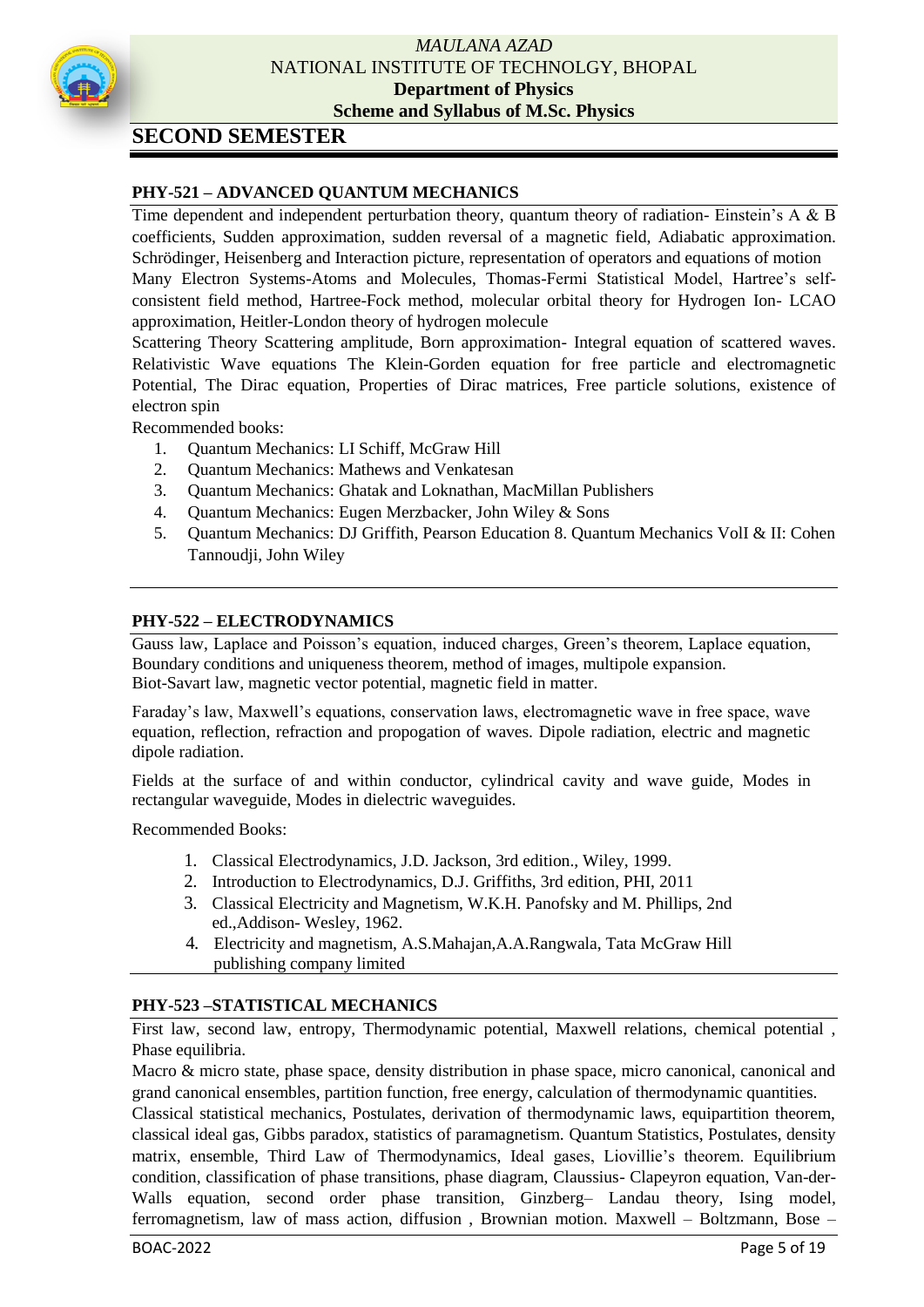

Einstein, Fermi – Dirac distributions, Bose condensation, and introduction to non-equilibrium processes.

Recommended Books:

- 1. Statistical mechanics , Kerson Huang , Wiley India
- 2. Fundamentals of Statistical mechanics, B.B. Laud, New Age International<br>3. Statistical Physics, F Reif. Berkley Physics Course, Vol 5
- 3. Statistical Physics, F Reif, Berkley Physics Course, Vol 5
- 4. Statistical Thermodynamics, M.C.Gupta, New Age International
- 5. Statistical Mechanics, J.K.Bhattacharya, Narosa publishing house

#### **PHY-524 – FUNDAMENTALS OF ELECTRONICS**

P-N Junction: Built in potential, width and capacitance of depletion region; Current flow in biased p-n junction, Varactor diode, Zener diode and its characteristics, Photo diode and Solar cell. Transistors: n-p-n and p-n-p transistors, current flow in transistors, h-parameters, FET and MOSFET: Principle of operation, characteristics and parameters. Operational amplifiers: Differential amplifier using transistors, operational amplifier characteristics, negative feedback configuration, application circuits (inverter, non-inverter, adder, integrator, differentiator, waveform generator, comparator and Schmidt trigger). Transistor as a switch, feedback in amplifier. Digital logic gates, combinational circuits, Digital techniques and applications, registers, counters and comparators. A/D and D/A convertors, applications. Transducers (temperature, pressure, magnetic field, vibration, optical and particle detectors), Impedance matching, amplification (op amp based, instrumentation amplifier, feedback) filtering and noise reduction, shielding and grounding.

Recommended Books:

- 1. Solid state electronic devices, B.G. Streetman, Prentice Hall of India, New Delhi, 1995
- 2. Microelectronics, J.Millman, Mc Graw Hill International, 1987.
- 3. Process control and instrumentation, C. D. Johnson, Prentice Hall of India, New Delhi, 2000

#### **PHY-525 – THIN FILM TECHNOLOGY**

Brief introduction regarding different methods for thin film formation (Physical and chemical), nucleation and growth mechanism. Electrochemical deposition: Introduction, principle, Faradays laws of electrolysis, electrode, electrolyte, additives, power supply, substrate, Classification of elctrodeposition: potentiostatic, galvanostatic and cyclic voltametry, Steps involved in electrodeposition process, Over potential term, nucleation and growth mechanism, advantages and disadvantages, a case study. Spray Pyrolysis: Principle, preparative parameters: influence of temperature, precursor's solution, Model for films deposition: Atomization of precursor's solution, Aerosol transport, decomposition of precursor, advantages and disadvantages, a case study of  $SnO<sub>2</sub>$ deposition. Spin Coating: Modeling spin coating, advantages and disadvantages, a case study. Physical methods: Introduction physical vapor deposition (PVD) and Chemical Vapor deposition (CVD) Evaporation Methods: Thermal Evaporation (vacuum evaporation), Flash evaporation, Laser evaporation, Molecular Beam Epitaxy. Types of CVD: atmospheric pressure, low pressure, plasma enhanced CVD. Sputtering: Basic principle of sputtering process, brief regarding triode sputtering, ion beam sputtering

Recommended books:

- 1. Thin Film Phenomenon, K. L. Chopra, Mc Graw Hill, 1969.
- 2. Hand Book of Thin Film Technology, L. I. Maissel and R. Glang Mc Graw Hill, 1969
- 3. Thin Film Processes. J. L. Vossen and W. Kem, (Academic Press, 1978)
- 4. The Material Science of Thin Films, M. Ohring (Academic Press, 1972)
- 5. Chemical Solution Deposition of semiconductor Films, Gary Hodes, Marcel Dekker Inc
- 6. Thin Film Deposition Using Spray Pyrolysis, J. Electroceramics, 14 (2005) 103-111
- 7. Handbook of semiconductor electrodeposition, R.K.Pandey, S.N.Sahu, S.Chandra
- 8. Spin Coating for rectangular substrates, A Thesis written by G. A. Luurtesema, University of California, Berkeley, 1997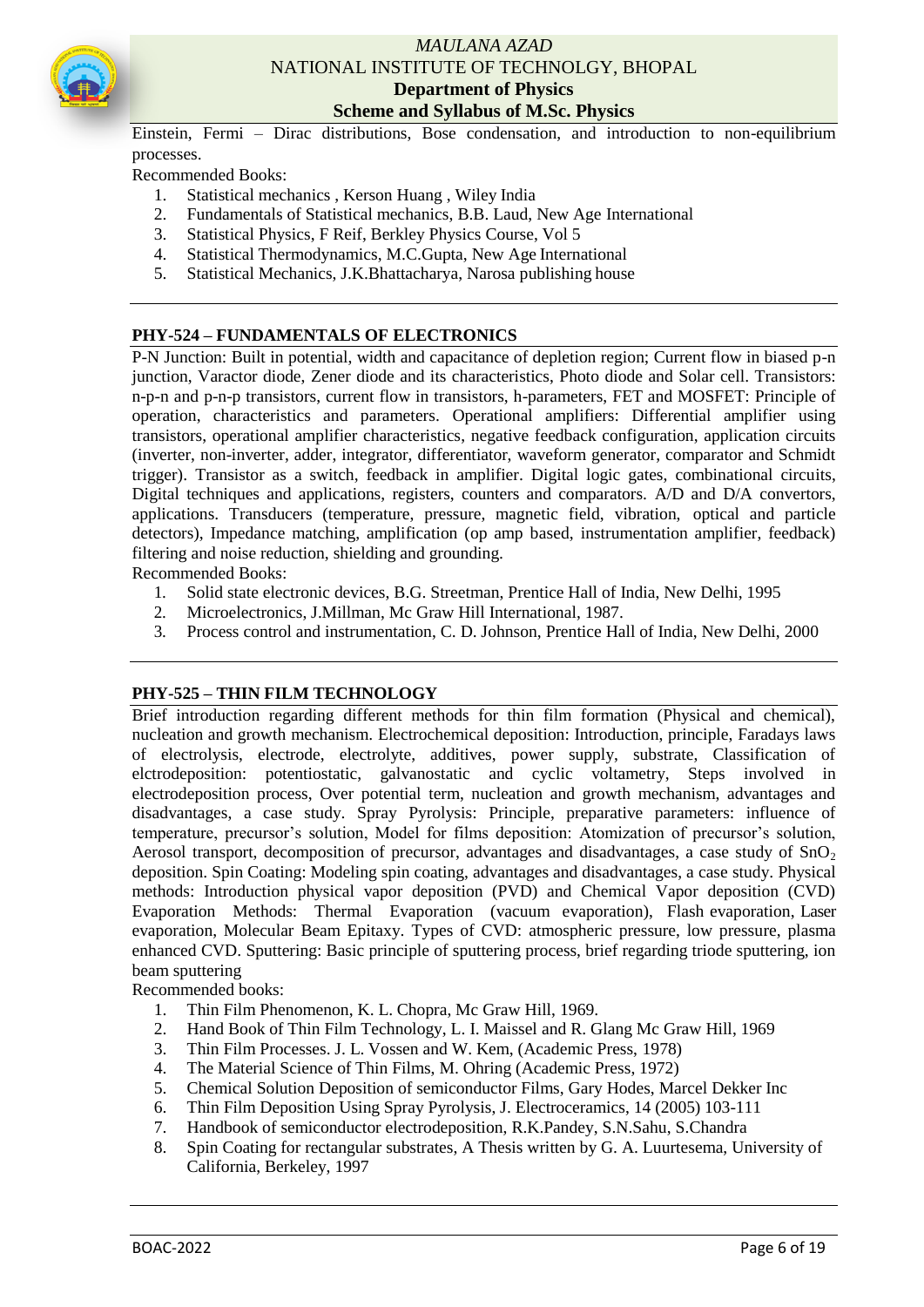

# **PHY-526 RESEARCH METHODOLOGY**

Foundation research, problem identification and formulation, concept and importance of research, Qualitative and quantitative research, data generation and interpretation, technical report and paper writing, Ethical issues related to publishing and plagiarism, Bibliography management. Managerial skills, Industry institution visits and interaction.

# **PHY-527: PHYSICS LABORATORY-2**

## **List of Experiments:**

- 1. To calculate the frequency of oscillations of RC phase shift oscillator
- 2. Study of RC Coupled CE amplifier Two stages with feedback Frequency response and voltage gain
- 3. Study of Push-pull amplifier using complementary symmetry transistors power gain and frequency response.
- 4. Study of Active filters low pass and high pass-first and second order frequency response and roll off rate.
- 5. Study of gain of Inverting/ Non-inverting amplifier and also study the frequency response characteristics and find out the bandwidth..
- 6. Study of frequency response characteristics of differentiator/ integrator.
- 7. Study of frequency response characteristics of Clipper Clamper circuit.
- 8. Verification of truth table of OR, AND and NOT gates.
- 9. To determine the frequency and wavelength in a rectangular waveguide working in TE10 mode
- 10. To study the drain, transfer; drain resistance, amplification factor, and Trans conductance characteristics of an FET.

#### **PHY-528 SEMINAR-2**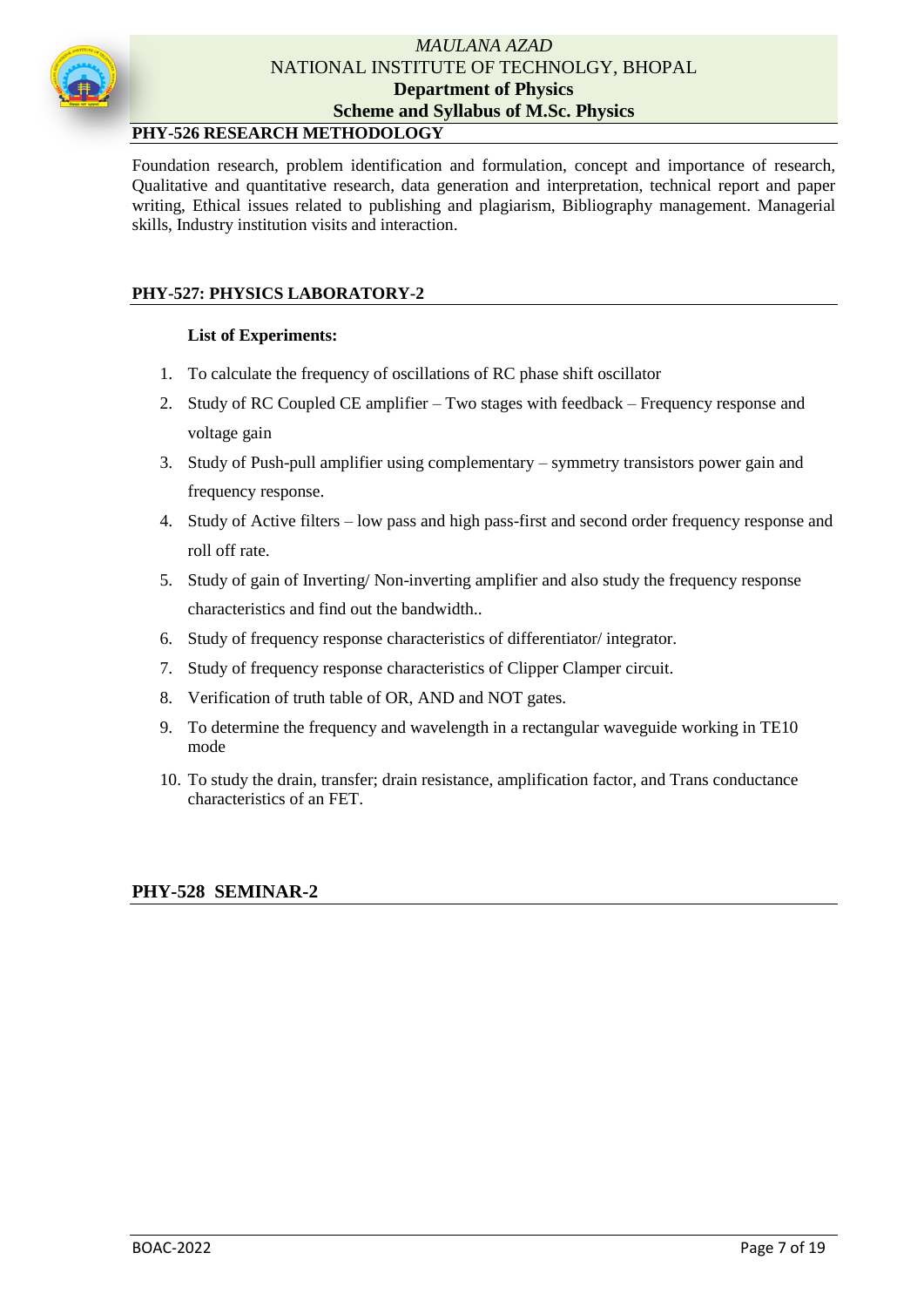

# **THIRD SEMESTER**

# **PHY-611 – DIGITAL ELECTRONICS**

Number Systems, Codes (Grey code, ASCII code and BCD code), Logic gates, Half& full adder and subtractor, RTL,DTL, TTL and ECL Logic circuit, Karnaugh (K-) Map, Pairs, Quads and Octets, RS, JK, D, T, JK M/S Flip flops, Race problem, Preset and Clear inputs. Pin out Diagrams, Truth Tables and Working of Decoders: 1-of-4(IC 74AS139) and 1-of-16 (IC 74154), BCD to Decimal Decoder(IC 7445), BCD to Seven Segment Decoder Driver(IC 7446A, 7448), Encoders: Decimal to BCD Encoder (IC 74147), Regulated Power Supply (IC-555, IC-723), Multiplexers: 16-to-1(IC 74150) and Implementation of Boolean Functions, Demultiplexer: 1-of-16 Demultiplexer/ Decoder(IC 74154). Weighted Resistor D/A Converter, Ladder Network D/A Converter, D/A Converter Specifications-Resolution, Accuracy, Linearity, Settling Time, Temperature Sensitivity A/D Conversion, Quantization and Encoding, Parallel-comparator A/D Convertor, Successive. Approximation A/D Converter, Counter method, Single and Dual Slope A/D Converter, Specifications of A/D converters Recommended Books:

- 1. Integrated Electronics, Millman and Halkias
- 2. Digital Principle and Applications, A P Malvino and D P Leach
- 3. Digital Circuit and Design, S. Salivahanan and S. Arivazhagan

#### **PHY-612 - ATOMIC & MOLECULAR SPECTROSCOPY**

Vector model of atoms, term for equivalent and non-equivalent electron atoms, Hyperfine structure and width of spectral line, Spectra of alkali metals, Helium Atom Normal and anomalous Zeeman Effect, Paschen –Back effect, Stark effect, line broadening mechanism, rotation and vibrational spectra of molecules. Electronic spectra of molecules, Frank-Condon Principle, dissociation energy, rotational fine structure of electronic vibration transitions, Raman spectra Characterization techniques: NMR spectroscopy, ESR spectroscopy.

Lasers, Theory of optical resonant cavity, Q- switching and mode locking in Lasers, different types of Lasers.

Recommended Books:

- 1. Atomic Spectra,H.D.White , Tata McGraw Hill Publication.
- 2. Molecular structure & spectroscopy, G.Aruldhas;
- 3. Fundamentals of molecular spectroscopy, Colin N.Banwell & Elaine M.McCash,
- 4. Quantum Physics of atoms, molecules, solids nuclei & particles, Robert Eisberg, Robert Resnick, Second edition, John Wiely & sons(Asia) Ltd.(1985)
- 5. Physics of atoms and molecules, Bransden, Joachim, Longman publishing group

#### **PHY-613 - NUCLEAR & PARTICLE PHYSICS**

Basic nuclear properties: size, shape and charge distribution, spin and parity, binding energy, semi empirical formula, liquid drop model. Nature of nuclear force, form of nucleon-nucleon potential, Deuteron problem. Evidence of Shell structure, single particle shell model, its validity and limitations, Rotational spectra, elementary ideas of alpha, beta and gamma decays and their selection rules, fission and fusion. Nuclear reactions, reaction mechanism, compound nuclei and direct reactions.

Classification of fundamental forces , Elementary Particles and their Quantum numbers, Gellmann-Nishijima formula, Quark model, baryons and mesons, C, P, T invariance, Application of symmetry arguments to particle reactions, Parity non-conservation in weak interaction, Relativistic kinematics.

Recommended Books :

- 1. Kenneth S. Krane, Introductory Nuclear Physics, Wiley, New York, 1988
- 2. Atomic and Nuclear Physics, S.N.Ghoshal , S.Chand publication
- 3. Introduction to high Energy Physics, P.H. Perkins, Addison-Wesley, London, 1982.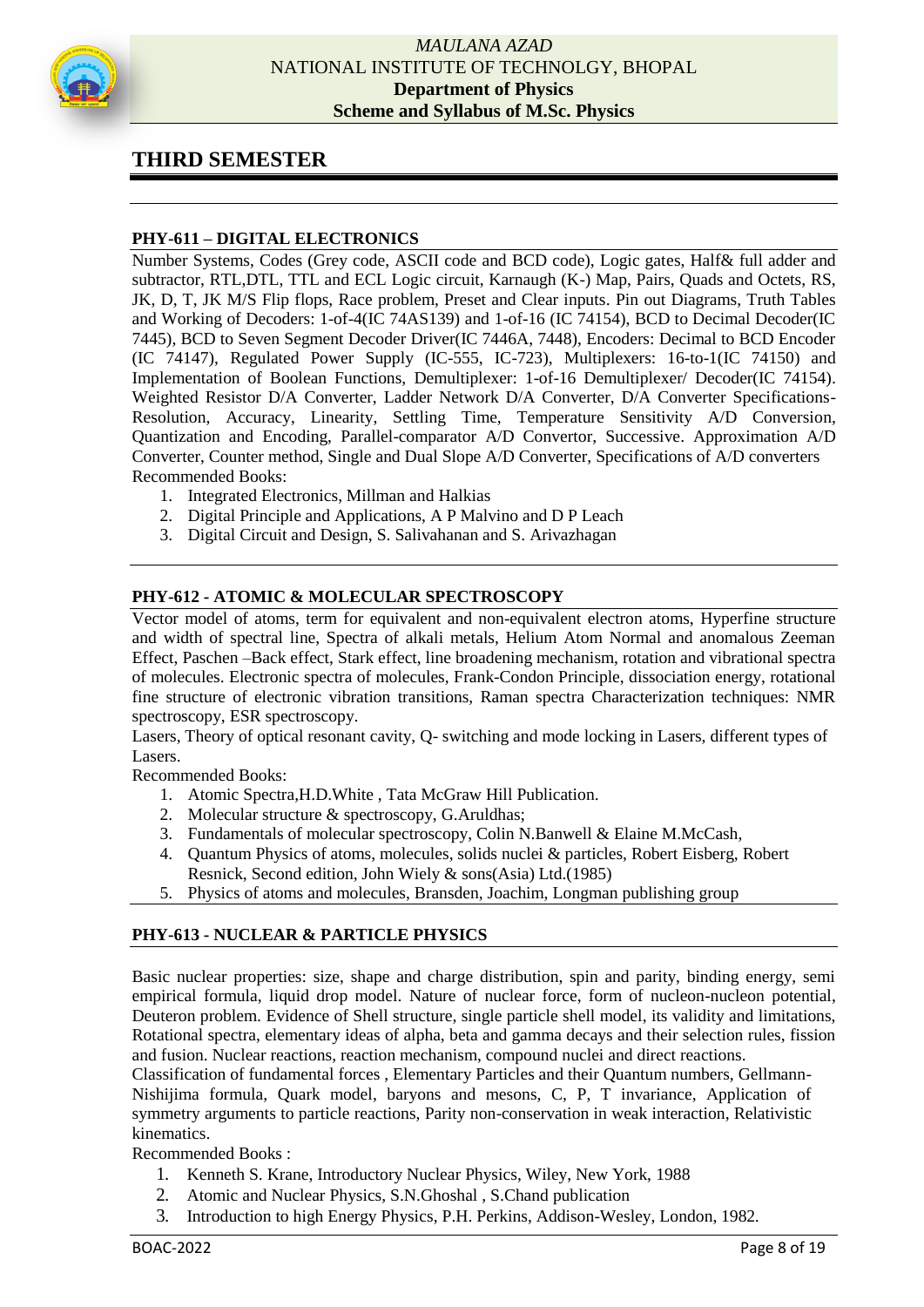

- 4. Introduction to Elementary Particles, D. Griffiths, Harper and Row, New York, 1987.
- 5. Introductory nuclear physics, Y.R. Waghmare, Oxford IBH, Bombay, 1981.
- 6. Nuclear Physics, Kapaln, 2nd addition, Narosa, Madras, 1989.
- 7. Introduction to Nuclear Physics, F.A. Enge, Addison-Wesley, 1975

#### **PHY-614 - MATERIALS SCIENCE**

Introduction to materials. The phase rule, single component system, Binary Phase diagrams Microstructural changes during cooling, Lever Rule, Some typical phase diagrams, Time scale for phase changes, nucleation and growth, nucleation kinetics, growth kinetics and overall kinetics, Applications, Solidification and crystallization, the glass transition.

Fick's laws and their solutions, the Kirkendall effect, mechanisms of diffusion. Types of polarization, complex dielectric constant, polar and non-polar materials, Dielectric breakdown, piezoelectricity, ferroelectricity, electroceramics, multilayer capacitors.

Magnetic parameters, classification of magnetic materials, Ferromagnetic materials, ferrites, Applications of magnetic materials, Multiferroics

Recommended Books:

- 1. Materials Science and engineering: a first course, V. Raghavan fifth Edition (Prentice-Hall of India) 2004.
- 2. Materials Science and Engineering An Introduction, W.D. Callister Jr. (John Wiley & Sons,) 1991.
- 3. Materials Science, J. C. Anderson, K. D. Leaver, R.D. Rawlings and J.M. Alexander,  $4<sup>th</sup>$ Edition, Chapman & Hall (1994).
- 4. Electrical Properties of Materials , seventh Edition l.Solymar and D. Walsh (Oxford Univ.Press Indian Edition) 2006
- 5. Essentials of Materials Science and Engineering, Askeland, Pradeep Phule, Thomson learning (India Edition)
- 6. Principles of Materials Science and Engineering, William Smith, McGraw-Hill Publication

#### **PHY-615 - CHARACTERIZATION TECHNIQUES**

Generation of X-rays, Moseley's law, Absorption of X-rays, Absorption edge, structure factor, Powder method, Rotation method, Filter, detectors and counters. X-ray characterization of single crystal, polycrystalline, thin films, super-lattices and nanomaterials. Determination of crystal structure, lattice parameter and strain (Tensile and compressive), XRF Basics electron diffraction. Working principles and construction of Scanning electron microscope, electron gun, field emission, resolution, types of scans: line scan and area scan. Basics of EDS, Sample preparation, Factors influencing image. Working principles and construction of transmission electron microscope, analysis of image. Principles and working of DTA, DSC, TGA and Dialtometry. Basics UV- Visible Spectroscopy, Photoluminiscence, FTIR and Raman Spectroscopy. Resistivity/Sheet Resistance of Semiconductors, Basics of linear four probe and Van der Pauw methods, I- V characteristics of metal – semiconductor, Thermoelectric measurements. Recommended Books:

- 1. Elements of X- ray diffraction, B.D. Cullity, Addison- Wesely Publishing company, 1956.
- 2. Transmission electron microscopy: A text book of Materials Science, David Williams and C.B.Carter, 2009.
- 3. Scanning Electron Microscopy: Physics of Image Formation and Microanalysis: Ludwig Reimer, 1998.
- 4. Introduction to Thermal Analysis Techniques and Applications, Brown and M Ewert, 2001.
- 5. Electrical characterization of semiconductor materials and devices, M. Deen and F. Pascal, 2007.
- 6. Electrical Properties of Materials, D. Walsh and L. Solymar,  $7<sup>th</sup>$  Edition, 2007.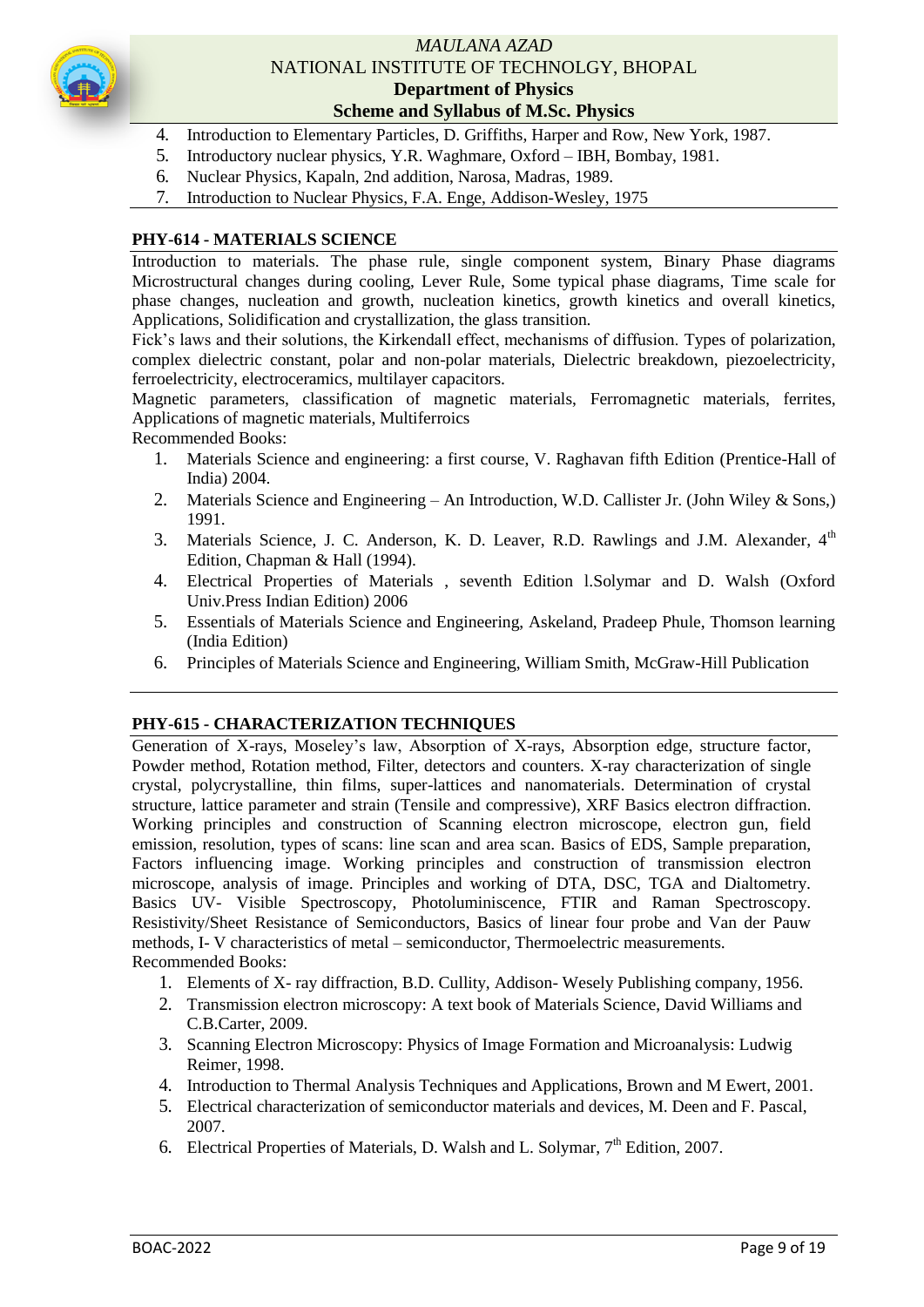

# **PHY-616 PHYSICS LABORATORY-3**

# **List of Experiments:**

- 1. X-Ray Diffraction Determination of lattice parameters of a crystalline solid
- 2. UV-Vis Spectrophotometer Determination of absorption coefficient and bandgap
- 3. Measurement of ac and dc Electrical Conductivity of bulk and thin film
- 4. Measurement of e/m using Geiger Muller Counter
- 5. Dielectric Constant and Curie Temperature of Ferroelectric Ceramics
- 6. Study of Electron Spin Resonance spectrum of paramagnetic substance
- 7. Study of Nuclear Magnetic Resonance spectrum of magnetic substance
- 8. Study the Magnetoresistance behaviour of deposited sample
- 9. Regulated Power Supply using IC-555, IC-723
- 10. Filp flops a. SR flip-flop b. Clocked SR flip-flop c. JK flip-flop d. Master-slave flip- flop e. D- flip-flop f. T- flip-flop
- 11. Design of full adder/ full substracter.

# **PHY-617 SEMINAR-3**

**List of Electives**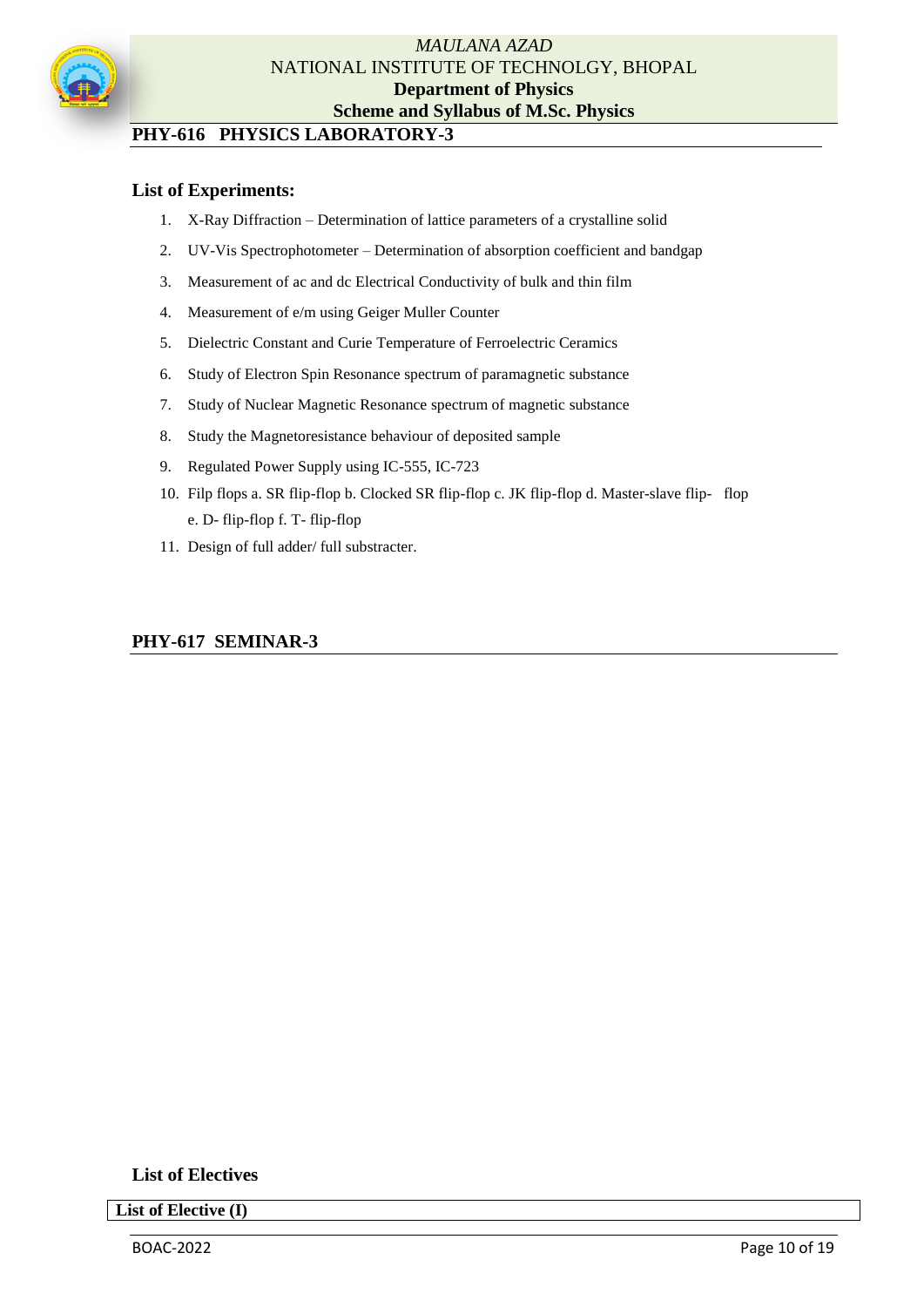

| Scheme and Synabus of M.S.C. I hysics         |                                                   |  |  |  |
|-----------------------------------------------|---------------------------------------------------|--|--|--|
| PHY-531 Nanoelectronics                       | PHY-532 Optoelectronics                           |  |  |  |
| PHY-533 Photonic Materials                    | PHY-534 Advanced Topics in Physics                |  |  |  |
| PHY-535 Molecular Structures                  | PHY-536 Computational Methods                     |  |  |  |
| PHY-537 Semiconductor devices                 | PHY-538 Amorphous Materials                       |  |  |  |
| PHY-539 Low Temperature Behavior of Materials | PHY-540 Nano Fluids and Surfaces                  |  |  |  |
| PHY-541 Quantum Optics                        | PHY-542 Experimental Nuclear and Particle Physics |  |  |  |
| PHY-543 Renewable Energy Technologies         | PHY-544 Soft Matter Physics                       |  |  |  |
| PHY-545 Computational Physics                 |                                                   |  |  |  |
|                                               |                                                   |  |  |  |
| Elective $(II)$                               |                                                   |  |  |  |
| PHY-546 Laser Technology                      | PHY-547 Molecular Electronics and Biomolecules    |  |  |  |
| PHY-548 Solar Photovoltaic Technology         | PHY-549 Optical Sensors                           |  |  |  |
| PHY-550 Advanced Electromagnetic Theory       | PHY-551 Astronomy and Astrophysics                |  |  |  |
|                                               |                                                   |  |  |  |
| <b>Elective (III)</b>                         |                                                   |  |  |  |
| PHY-631 Advanced Magnetic Materials           | PHY-632 General Theory of Relativity              |  |  |  |
| PHY-633 Nonlinear Dynamics                    | PHY-634 Physics of Quantum Devices                |  |  |  |
| PHY-635 Quantum Field Theory                  |                                                   |  |  |  |

#### **PHY-531 NANO ELECTRONICS**

Spintronic: Spin Injection, GMR & TMR, Spin valve effect, spin valves and MRAM devices

Solid state devices: quantum dots, quantum wires, , Photonic bandgap materials, nanoscale photonic devices, Special phenomena in 2D and 3D nano structures.

The basic properties of liquid crystals and their display and non-display applications at the Nanoscale. **REFERENCES** 

1. Nano Electronics and Information Technology: Rainer Waser

#### **PHY-532 OPTO ELECTRONICS**

Principle of light guidance in optical wave guides. Fabrication and types of Optical fibres, rays and modes, losses in optical fibres and applications.Optical fibre interconnectors, concept of optical waveguides.Nonlinear optics.Second harmonic generation.Birefringence.Electrooptics (Kerr effect, Pockels effect, Faraday effect), Magneto-optics. Optical Integrated Circuits, Light Emitting Diode, Solar Cells.

REFRENCES :

- 1. Optical Electronics : A. Ghatak & K. Thyagarajan
- 2. Quantum Electronics : A. Yariv
- 3. An Introduction to Optical Fibers :A.H. Cherin

#### **PHY-533 PHOTONIC MATERIALS**

Atomic scale structure of materials. Magnetism: moments, environments and interactions, order and magnetic structure. Scattering theory: Excitations of crystalline materials, magnetic excitations, sources of X-rays and neutrons. Interaction of matter with photon: L.A.S.E.R. Chaotic light and coherence. Laser spectroscopy.Multiphoton processes. Light scattering by atoms.Electron scattering by atoms.Coherence and cavity effects in atoms. Trapping and cooling. REFRENCES :

- 1. Light &Matter : Yehuda Band
- 2. NanoPhotonics :Paras N. Prasad
- 3. Nanostructured Films &Coatings : Gang Moog Chow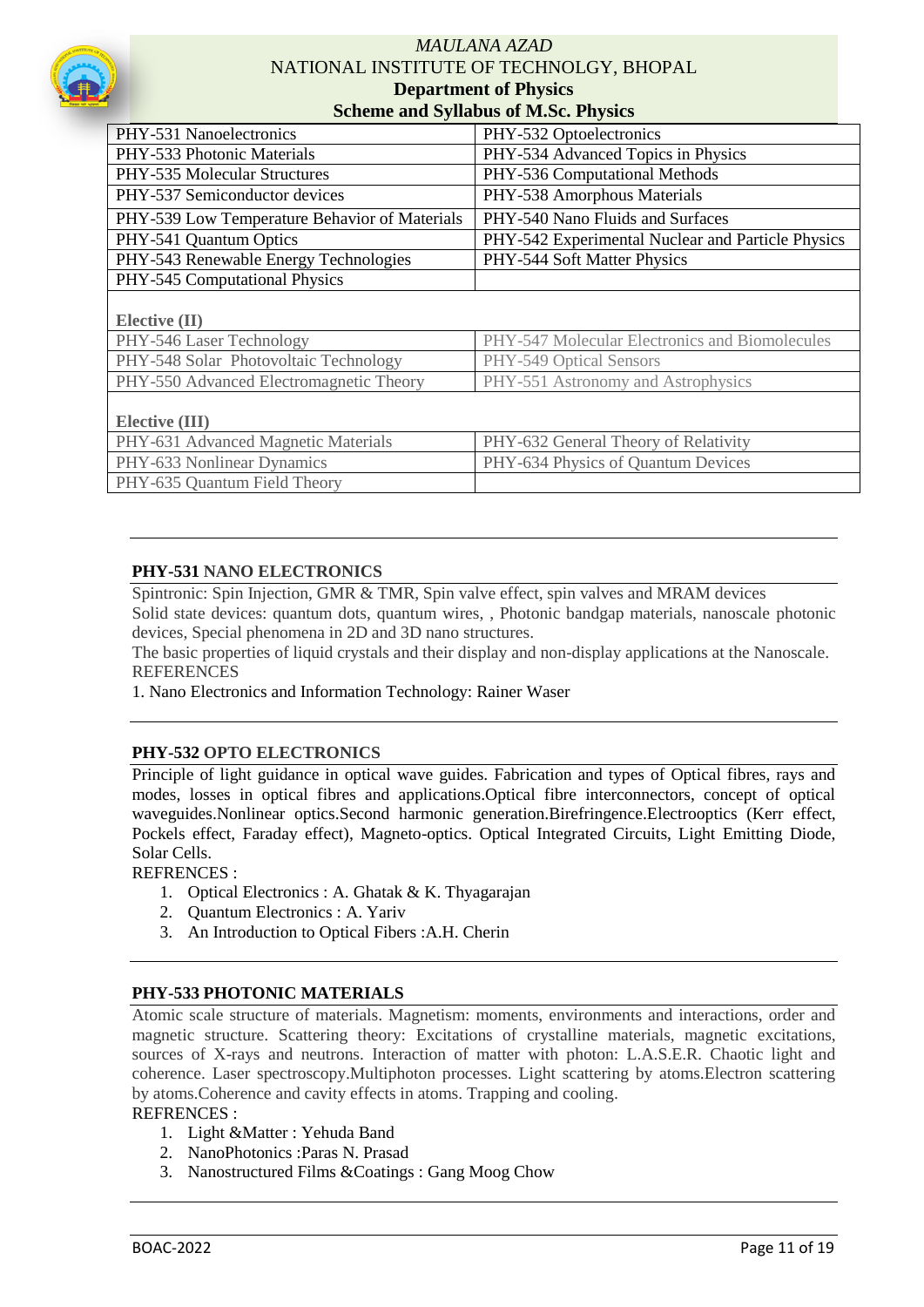

# **PHY-534 ADVANCED TOPICS IN PHYSICS**

Electrets physics: various types of electrets, methods of preparation, various studies on

electrets, uses of electrets. Luminescence: various kinds of luminescence, theory of luminescence, paramagnetic behavior, activators and co-activators, Clustering, colorcenters. Preparation techniques and application, Amorphous semiconductor materials, Preparation techniques in bulk form  $\&$  in thin form. Rocking and quenching of materials. Characterization of amorphous materials.

#### REFRENCES :

- 1. Amorphous Materials : S.R. Elliot
- 2. Physics of Amorphous Solids : Richard Xylen

# **PHY-535 MOLECULAR STRUCTURES**

Molecular structure: Born-Oppenheimer approximation; Electronic structure ionic and covalent bonding, H2, H2+; Vibrational and rotational structure.

Molecular spectra: Microwave, infrared and optical spectra of molecules; selection rules,

experimental set-ups and examples; Raman spectroscopy. ortho-para states.

Molecular processes: Collisions with electrons and heavy particles; Experimental techniques. **REFERENCES** 

- 1. Physics of Molecules : Wolf Gang Demtroder
- 2. Hand Book of Molecular Physics & Quantum Chemistry :Stephen Wilson

#### **PHY-536 COMPUTAIONAL METHODS**

Differential equation, special functions Bessel's, Hermite's.Laguerre polynomials. Eigen value, Eigen functions. Perturbation theory.Numerical analysis.Idea of visual basic, c++ and c-sharp. REFERENCES

- 1. MatehmaticalPhysics : S.S. Rajput
- 2. Visual Basic &  $C + +$ : Shyaum Series

#### **PHY-537 SEMICONDUCTOR DEVICES**

Semi conducting materials, p-n junction, space charge and electric field distribution at junctions, forward & reversed biased condition, minority & majority carrier currents, Zener and avalanche break downs, Schottky barrier, Shockley diode & silicon control rectifier, Zener diodes, tunnel diodes, photo diodes. Two port network analysis, H,Y & Z parameters, BJT in CE configuration, Constants of CB & CE amplifier, FET, MOSFET, Equivalent circuit of FET. Source amplifier.Idea of transistor biasing and amplifiers.

REFRENCES :

- 1. Electronic Devices &Circuits :Millman&Halkins
- 2. Solid State Electronic Devices : Ben G Streetman
- 3. Microwave Principle : W.J. Reich
- 4. Electronics : S. Bhadran

#### **PHY-538 AMORPHOUS MATERIALS**

Physics of Amorphous Material: preparation of amorphous materials, metallic glass, thermal evaporation techniques such as sputtering, CVD Techniques, quenching. Glasses, theory for glass transition, glass transition temperature. Chalcogenide glasses. Structure of disordered materials. Experimental techniques, electronic density of states. Localization phenomenon, transport , optical and dielectric properties.

#### REFRENCES :

- 1. Amorphous Materials : S.R. Elliot
- 2. Physics of Amorphous Solids : Richard Xylen
- 3. Electronic process in Non- Crystalline Materials : Davis & Mott.
- 4. Disordered Material an Introduction : Paolo M. Ossi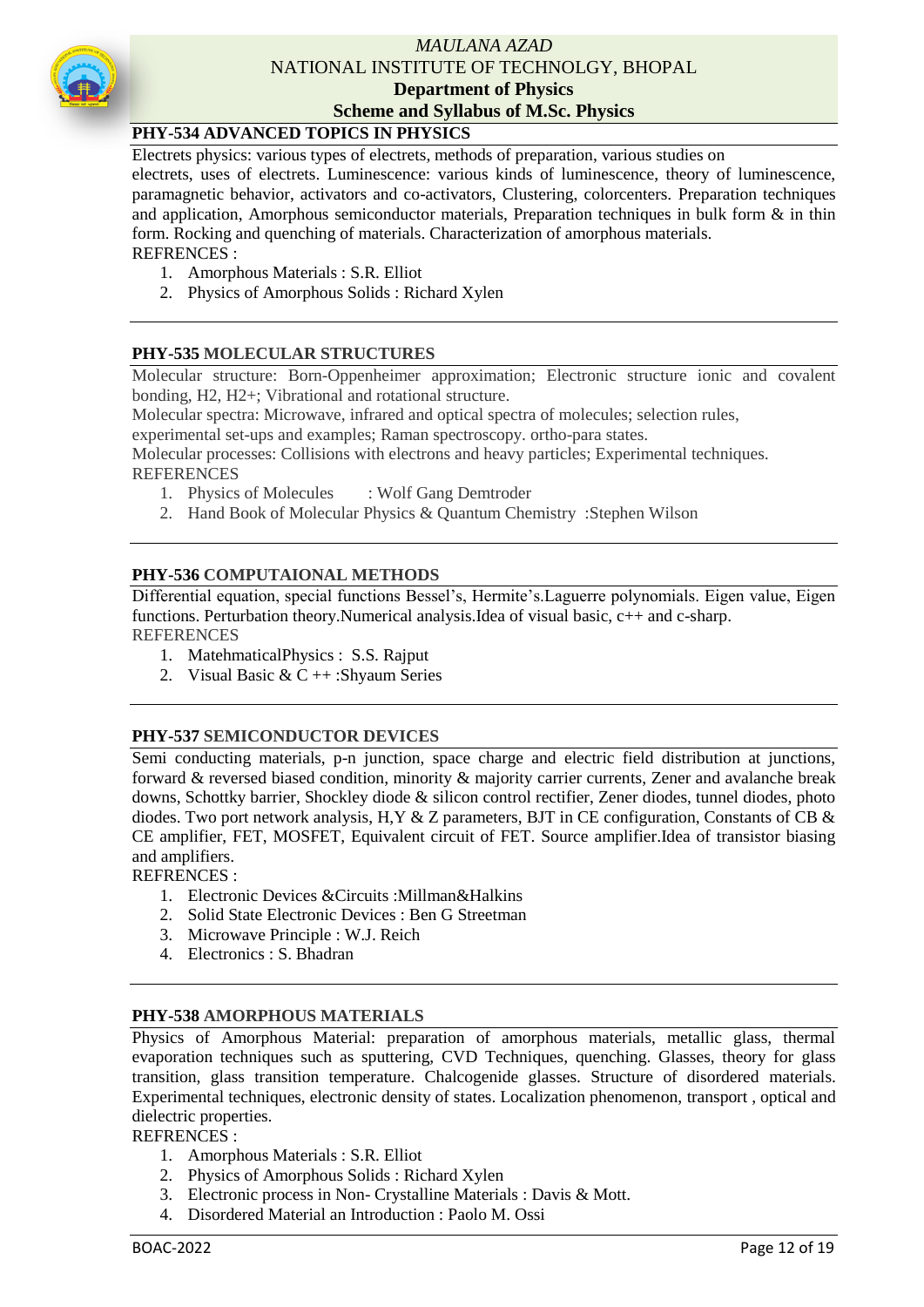

#### **PHY-539 LOW TEMPERATURE BEHAVIOR OF MATERIALS**

Thermodynamics & liquefaction of gases, Cryostat design , Transport Phenomenon, Fermi surface, Magnetism. Conductivity of solids, Technique of measurement, Paramagnetic & Nuclear adiabatic demagnetization.Superconductivity.fundamental phenomena of super conductivity, Meissner effect, London equation, Type I and Type II superconductors, qualitative idea of Cooper pairing and BCS theory. Ginsburg-Landau theory, coherence length, Green's functions of electrons and phonons, isotope effect, The BCS Hamiltonian, the gap parameter, Superconductor in a field, flux quantization effect, SQUIDS, High-Tc materials.

#### **REFRENCES**

- 1. Superconductivity :WernerBuckel& Reinhold
- 2. Thermodynamics :M.S.Yadav
- 3. Treatise on Heat :V.K. Shrivastava

#### **PHY-540 NANO FLUIDS AND SURFACES**

Nanofluidics and surfaces: liquid structure near solid-liquid interfaces (simple liquids; layering electrolytes: Poisson-Boltzmann equation; Debye Hückel approx.) Hydrodynamic boundary condition: slip vs. non-slip, electro kinetic effects (electrophoresis, electro osmotic effect, electro viscous effect), surface reconstruction, dangling bonds and surface states

REFRENCES :

- 1. Nano- The Next Revolution : Mohan Sunder Rajan (NBTI)
- 2. Introduction To Nano Technology : Charles P. Pode (Springer)
- 3. Quantum Dot Heterostructures :D.Bimberg, M.Grundman

#### **PHY-541 QUANTUM OPTICS**

Quntum theory of light: field quantization, lamb shift, quantum beats Quantum theory of coherence: photon detection and quantum coherence functions, first order coherence and Young's double source experiment, second order coherence, physics behind Hanburry-Brown and Twiss experiment, interference of two photons, photon antibunching, Poissonian and sub-Poissonian light, photon counting and photon statistics. Classical and non classical light: Coherent, Fock and squeezed states of light, coherent state as an eigen state of annihilation operator and as a displaced harmonic oscillator state, properties of coherent state, physics of squeezed states, squeezed state and uncertainty relation, squeezed coherent state, quadrature variance, multimode squeezing, squeezing via nonlinear optical processes, applications of squeezed states for quantum noise reduction beyond standard short noise limit. EPR paradox, hidden variable, Bell's theorem and quantum cryptography, Quantum nondemolition (QND) measurement: conditions for QND, QND measurement of photon number by optical Kerr effect and by dispersive atom-field coupling, QND measurement in optical parametric processes Quantum optical tests of complimentarity: a micro maser with path detector, quantum eraser and quantum optical Ramsey fringes.

#### **REFRENCES**

- 1. Quantum Optics, M.O. Scully and M.S. Zubairy, Cambridge University Press.
- 2. Elements of quantum optics, P. Meyster and M. Sargent, Springer VerlaG.
- 3. Quantum Optics, D. F. Walls and G. J. Miburn, Springer Verlag
- 4. Quantum Optics: An Introduction, Mark Fox, Oxford Master Series in Physics.
- 5. Introductory Quantum Optics, C.C. Gerry and P.L. Knight, Cambridge University Press.

#### **PHY-542 EXPERIMENTAL NUCLEAR AND PARTICLE PHYSICS**

Passage of radiation through matter : Interaction of heavy charged particles, neutrons, gamma rays and relativistic particles. Radiation Detection : Detection mechanism, characteristics of detectors. Detectors in Nuclear Physics : gas detectors, scintillation counters, solid state detectors. Detectors in Particle Physics : Drift Chambers, spark chambers, bubble chambers, time projection chambers.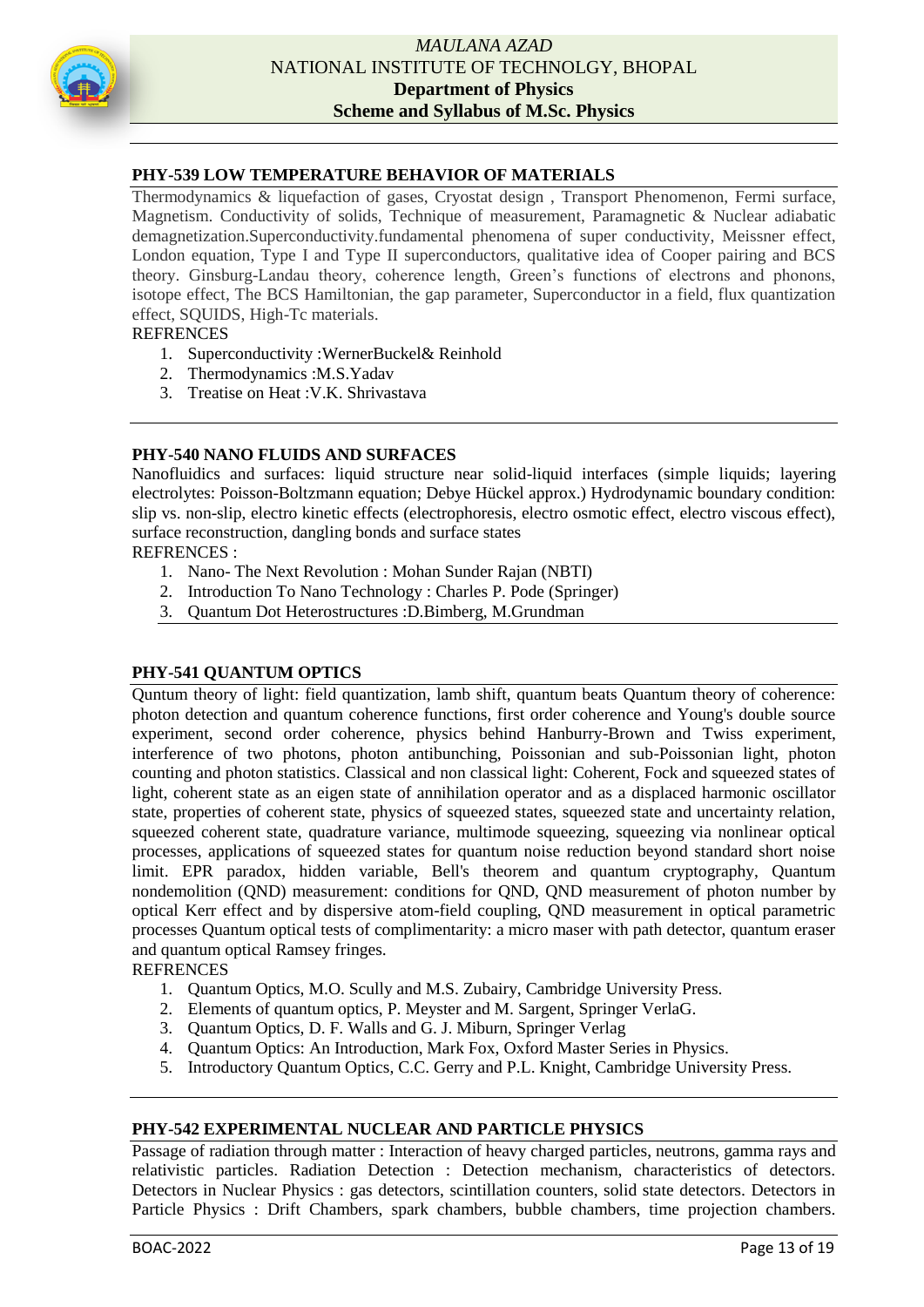

Accelerators : Van de Graff, LINAC, Cyclotrons, Synchrotons, Colliders. Pulse Processing : Timing and Energy measurements, data acquisition and analysis. CAMAC and NIM Standards. REFRENCES

- 1. W. R. Leo, Techniques for Nuclear and Particle Physics Experiments, Springer Verlag, 1994.
- 2. M. S. Livingston and J.P. Blewett, Particle Accelerators, McGraw-Hill, New York, 1990.
- 3. Glenn F. Knoll, Radiation Detection and Measurements, John Wiley and Sons, 1989.

#### **PHY-543 RENEWABLE ENERGY TECHNOLOGIES**

Introduction to world energy scenario, Renewable energy resources, Radiation, Solar Geometry, radiation models; Solar Thermal, Optical efficiency, thermal efficiency, concentrators, testing procedures, introduction to thermal systems (flat plate collector), solar architecture, solar still, air heater, panel systems; Photovoltaic; Introduction to semiconductor physics, doping, p-n junction, Solar cell and its I-V characteristics, PV systems components, design of a solar PV systems. Biomass, Biomass resources, wood composition, pyrolysis, gasifiers, biogas, biodiesel, ethanol; Wind, Introduction, types of wind machines, Cpl curve &betz limits, wind recourse analysis; Systems, stand alone, grid connected, hybrid, system design; Hydro systems, Hydro resources, types of hydro turbine, small hydro systems; Other systems, Geothermal, wave energy, ocean energy. REFRENCES

- 1. S. P. Sukhatme, Solar Energy Principles of thermal collection and storage, IIEd
- 2. J. A. Duffie and W. A. Beckman, Solar Engineering of Thermal Processes, IIEd, John Wiley
- 3. D. Y. Goswami, F. Kreith and J. F. Kreider, Principles of Solar Engineering
- 4. D. D. Hall and R. P. Grover, Biomass Regenerable Energy, John Wiley, New York.
- 5. J. Twidell and T. Weir, Renewable Energy Resources, E & F N Spon Ltd, London.

#### **PHY-544 SOFT MATTER PHYSICS**

Basic phenomenology, Liquid crystals, polymers, membranes, surfactants, colloids, gels. Phase transitions, Landau theory, order parameter (conserved and non-conserved), nucleation and spinodal decomposition. Nematic liquid crystals, Mean field theory for isotropicnematic transition, LandaudeGennes theory, Effect of spatial gradients, Onsager's theory for isotropicnematic transition. Polymers, random walk, gaussian chain, excluded volume, Flory theory, Deforming polymer chains, Temperature effects, Field theories and RG approach, solutions, melts, dynamics – Rouse and Zimm. Membranes and interfaces – Free energy and shape transitions. Flow and deformation of soft matter, mechanical properties and molecular models, colloids – rheology and dimensional analysis, viscoelasticity and response functions. Optional: Elastic soft matter, Fundamentals, Kuhn theory of rubber elasticity, polymer gels. Physics of jamming, Supercooled liquids, and search for a transition, Jamming phase diagram for glasses, foams, and granular matter. REFRENCES

- 1. M. Doi, Soft Matter Physics, Oxford University Press,
- 2. P.M. Chaikin& T.C. Lubensky, Principles of Condensed Matter Physics
- 3. The Physics of Liquid Crystals, Oxford University Press,
- 4. M. Doi& S.F. Edwards, The Theory of Polymer Dynamics, Oxford University Press,
- 5. P.G. de Gennes, Scaling Concepts in Polymer Physics, Cornell University Press,
- 6. W.B. Russel, D.A. Saville, W.R. Schowalter, Colloidal Dispersions, Cambridge University Press, 1989

#### **PHY- 545 COMPUTATIONAL PHYSICS**

Introduction and Python Tools, Software Basics and Errors/Uncertainties, Monte Carlo Techniques, Numerical Differentiation and Integration, Matrix Computation, Searching and Fitting, Differential Equations, ODE Applications, High performance Computing, Fourier Transforms, Nonlinear Dynamics, Embedded computing: Arduino, Lowlevel computing: FPGA.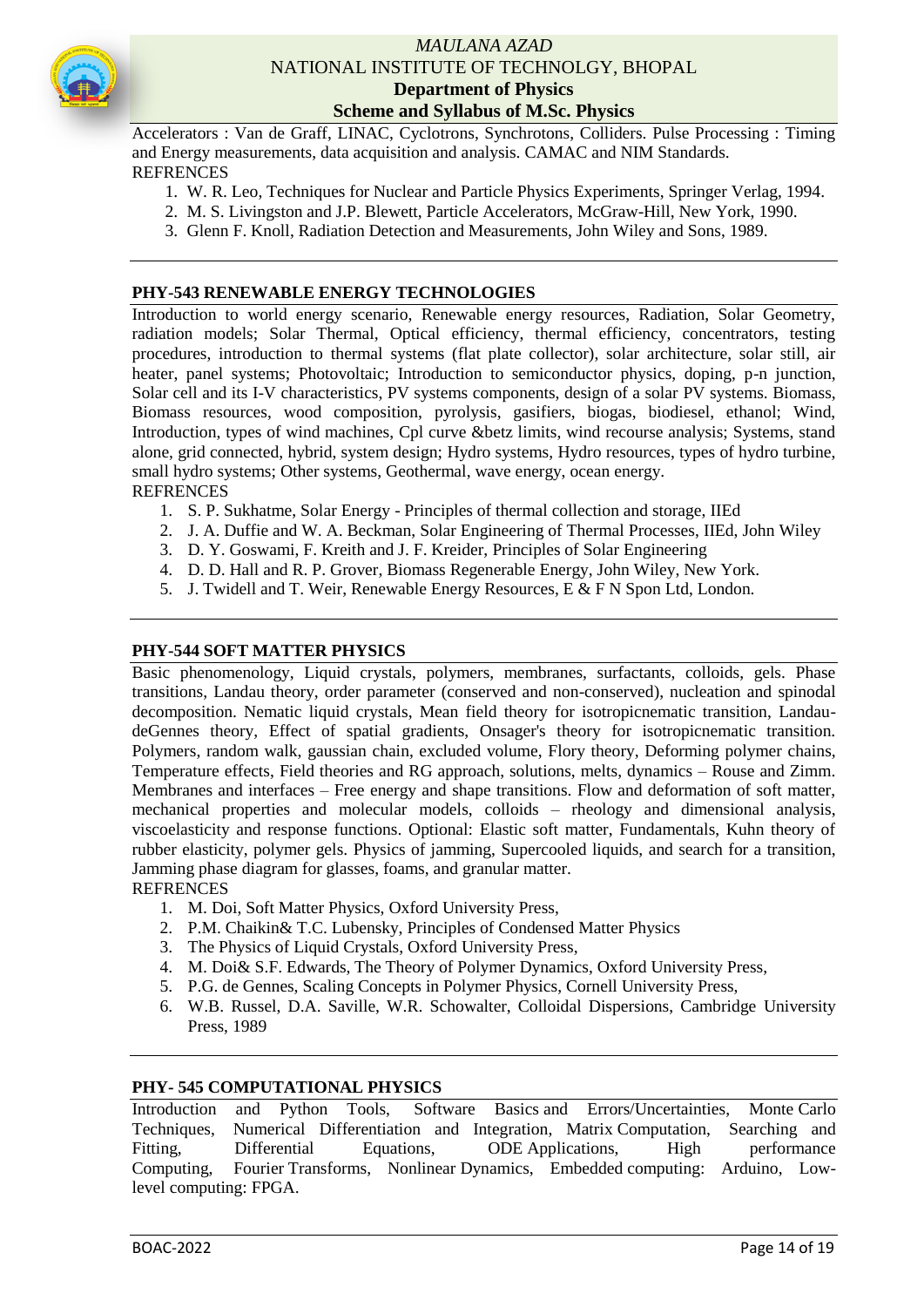

Introduction to LABVIEW Introduction to LABVIEW tools palette, controls & functions palette, data types, conversion – front panel, block diagram construction, parallel data flow, create indicators/controls/constants math operations, booleans, arrays, case structures, sequences – for loops, while loops – I/O reading and writing to files, paths, graphing, timed loops, signal generation/processing, waveform types, connecting to hardware, DAQ. REFRENCES :

- 1. Computational Physics , Koonin Steven E., Taylor & Francis Inc, 1998
- 2. Computational Methods for Physics, [Debasish Lohar](https://www.amazon.in/s/ref=dp_byline_sr_book_1?ie=UTF8&field-author=Debasish+Lohar&search-alias=stripbooks)

# **Elective (II)**

# **PHY-546 LASER TECHNOLOGY**

Interaction of radiation with matter, absorption and stimulated emission, absorption and gain coefficient, spontaneous emission, homogeneous and inhomogeneous broadening, Doppler width. basic principles of lasers , properties of laser beams, population inversion in three and four level lasers, resonance frequencies, modifications of the laser output, single mode operation, Q- switching.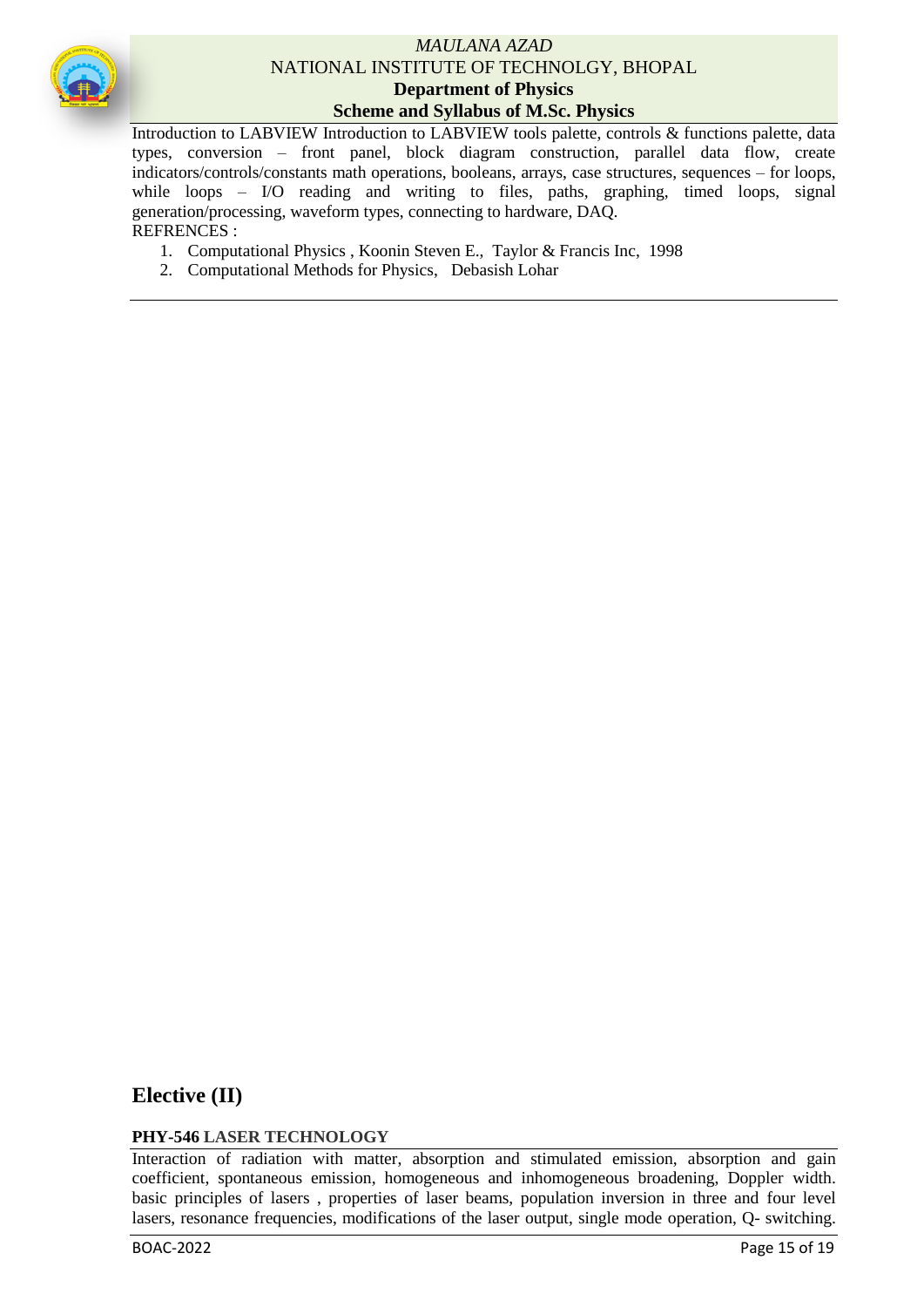

laser materials and types of lasers, solid state lasers, characteristics of dye lasers, semiconductor lasers. Laser applications. Material processing metrology and Remote sensing. Laser induced controlled thermonuclear fusion. Laser applications in spectroscopy.

# REFRENCES :

- 1. Introduction to Laser Physics : K. Shimoda
- 2. Laser Spectroscopy A Basic Concepts and Instrumentation : W. Demtr der
- 3. Atomic and Laser Spectroscopy : A. Corney

# **PHY-547 MOLECULAR ELECTRONICS AND BIOMOLECULES**

Organic semiconductors, Organic molecules as switches, motor-molecules and biomimetic components .conducting polymers, light emitting polymers, The self-assembly of complex organic molecules, Molecular connections and the integration of molecular components into functional devices**,** Contact issues, Structure of biomolecules; Biotechnology, recombinant DNA technology, molecular biology. Structural and functional principles of bionanomachines, Interfacing bio with nonbio materials, Porous silicon

#### **REFRENCES**

- 1. Molecular Electronics : T. Helgakar
- 2. Semiconductor Quantum Dots :MasumotaTakaga

#### **PHY-548 SOLAR PHOTOVOLTAIC TECHNOLOGY**

The Sun Light: World Energy scenario – Advantages and challenges of solar energy harnessing - Source of radiation – solar constant– solar intensity at earth's surface – direct and diffuse radiation – apparent motion of sun-solar insolation data –solar charts – measurement of diffuse, global and direct solar radiation: pyrheliometer, pyranometer, pyregeometer, net pyradiometer-sunshine recorder.

Semiconductors for Solar Cell: *Silicon:* preparation of metallurgical, electronic and solar grade silicon -*Production of single crystal silicon:* Czokralski (CZ) and Float Zone (FZ) method– imperfections – carrier doping and lifetime – Germanium –compound semiconductors – growth  $\&$  characterization– amorphous materials – transparent conducting oxides – anti-reflection principles and coatings – organic materials.

Characterization and Analysis: Device isolation  $\&$  analysis – ideal cell under illumination – solar cell parametersshort circuit current, open circuit voltage, fill factor, efficiency; optical losses, electrical losses, surface recombination velocity, quantum efficiency – measurements of solar cell parameters; I-V curve& L-I-V characteristics, internal quantum yield measurements – effects of series and parallel resistance and temperature.

#### REFRENCES :

- 1. Larry D. Partain (ed.), Solar Cells and their Applications, John Wiley and Sons, New York .
- 2. J. Nelson, The Physics of Solar Cells, Imperial College Press.
- 3. R. H. Bube, Photovoltaic Materials, , Imperial College Press.

#### **PHY-549 OPTICAL SENSORS**

Characteristics of Light**:** Introduction – plane polarized wave – propagation of a light through a quarter wave plate – reflections at a plane interface – Brewster angle – total internal reflection-interferencerefraction – concept of coherence – diffraction of Gaussian beam.

Fiber optic fundamentals: Numerical aperture – attenuation in optical fibers – pulsed dispersion in step index optical fiber – loss mechanisms – absorptive loss – radiative loss- principle of optical waveguides – characteristics of fibers – pulsed dispersion in planar optical waveguide – modes in planar waveguides – TE,TM modes – propagation characteristics of step index and graded index optical fibers. Fiber optic Sensors: Intensity-modulated sensors – transmission concept – reflective concept – microbending concept-intrinsic concepts – transmission and reflection with other optical effects – source of error and compensation schemes – phase modulation mechanisms in optical fibersoptical fiber interferometers – optical fiber phase sensors for mechanical variables – the optical fibersagnac interferometer – optical fiberinterferometric sensors.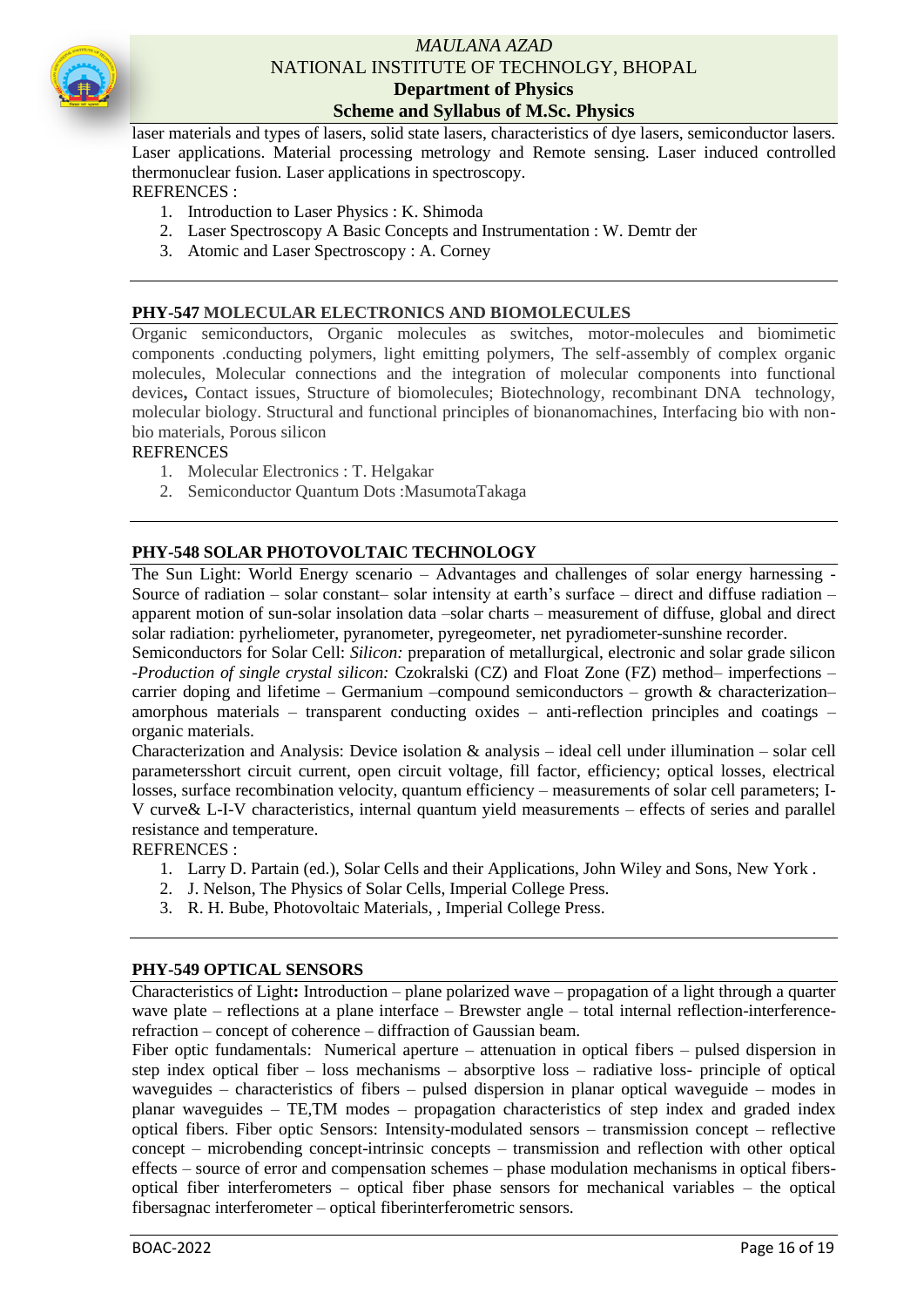

Frequency modulation in optical fiber sensors: Introduction – optical fiber Doppler system – development of the basic concepts. polarization modulation in fiber sensors- introduction – optical activity – Faraday rotation – electro-gyration – electro-optic effect- kerr effect – photoelastic effect – polarization modulation sensors.

#### **REFRENCES**

- 1. D.A. Krohn, Fiber Optic Sensors: Fundamentals and Applications, 2nd edition, Instrument Society of America.
- 2. B. Culshaw, Optical Fiber Sensing and Signal Processing, Peter Peregrinus Ltd.
- 3. Djafar K. Mynbaev and Lowell L. Scheiner, Fiber-Optic Communications Technology, Pearson Education Asia.

#### **PHY-550 ADVANCED ELECTROMAGNETIC THEORY**

Physics of Plasmas: Electrical neutrality in plasma – particle motion in electric field – Larmor radius =particle in crossed electric and magnetic fields – hydromagnetic equation – plasma oscillations and waves. Optical Dispersion:Drude-Lorentz harmonic oscillator model – resonance absorption by bounded charges – normal and anomalous dispersion – Cauchy relation – plasma frequency – skin depth – dielectric relaxation. Potentials and Fields**:** Maxwell's equation – scalar and vector potentials – gauge invariance – Coulomb gauge and Lorentz gauge – solution of inhomogeneous wave equation– retarded potentials. Radiating System: Radiation from an arbitrary source – special cases: oscillating dipole, accelerated point charge – radiation damping – Thomson cross section.

Special Theory of Relativity: Lorentz transformation and Einstein's postulates – geometry of spacetime – Lorentz transformation as orthogonal transformation – covariant form of electromagnetic equations – transformation laws for electromagnetic fields – field of a moving point charge. **REFRENCES** 

- 1. J. D. Jackson, Classical Electrodynamics, 2nd edition, John Wiley &Sons .
- 2. E. C. Jordon and K. G. Balmain, Electromagnetic Waves and Radiating Systems, 2nd edition, Prentice Hall of India.
- 3. L. D. Landau and E. M. Lifshitz, The Classical Theory of Fields, 4th edition, Elsevier.

#### **PHY-551 ASTRONOMY AND ASTROPHYSICS**

The solar system: Celestial mechanics, Elliptical orbits, Kepler's laws, Virial theorem; Earth-moon system, Tidal forces, Precession of earth's axis, Interiors, Atmospheres; Planets, Terrestrial planets, Jovian planets; Observational tools: Blackbody radiation, Specific intensity and flux density; Stellar parallax, Magnitudes, Colour index; Basic optics and optical telescopes; Radio telescopes; Infrared, ultraviolet and X-ray telescopes; Coordinates and time. Star: Classification, Formation of spectral lines, Hertzsprung-Russell diagram, Atmosphere, Description of the radiation field, Opacities, Radiative transfer. Structure of spectral lines. Sun: Interior, Atmosphere, Solar activity, Helioseismology. Stellar interiors: Hydrostatic equilibrium, Energy transport and convection, Model building, Main sequence. Binary stars: Classification, Mass determination, Accretion disks in close binaries, White dwarfs, neutron stars, and black holes in binaries. Star formation: Interstellar dust and gas, Formation of protostars, Pre-main sequence evolution. Post main sequence evolution: Evolution on the main sequence, Late stages of evolution, Fate of massive stars, supernovae. Degenerate remnants of stars: White dwarfs, Chandrasekhar limit, Neutron stars, Pulsars

#### **REFRENCES**

- 1. Modern Astrophysics, B. W. Carroll and D. A. Ostlie, Addison-Wesley Publishing Co.
- 2. Introductory Astronomy & Astrophysics, M. Zeilik and S. A. Gregory, 4th Edition, Saunders College Publishing.
- 3. Theoretical Astrophysics, Vol II:Stars and Stellar Systems, T. Padmanabhan, Cambridge University Press.
- 4. The Physical Universe: An Introduction to Astronomy, F. Shu, Mill Valley : University Science Books.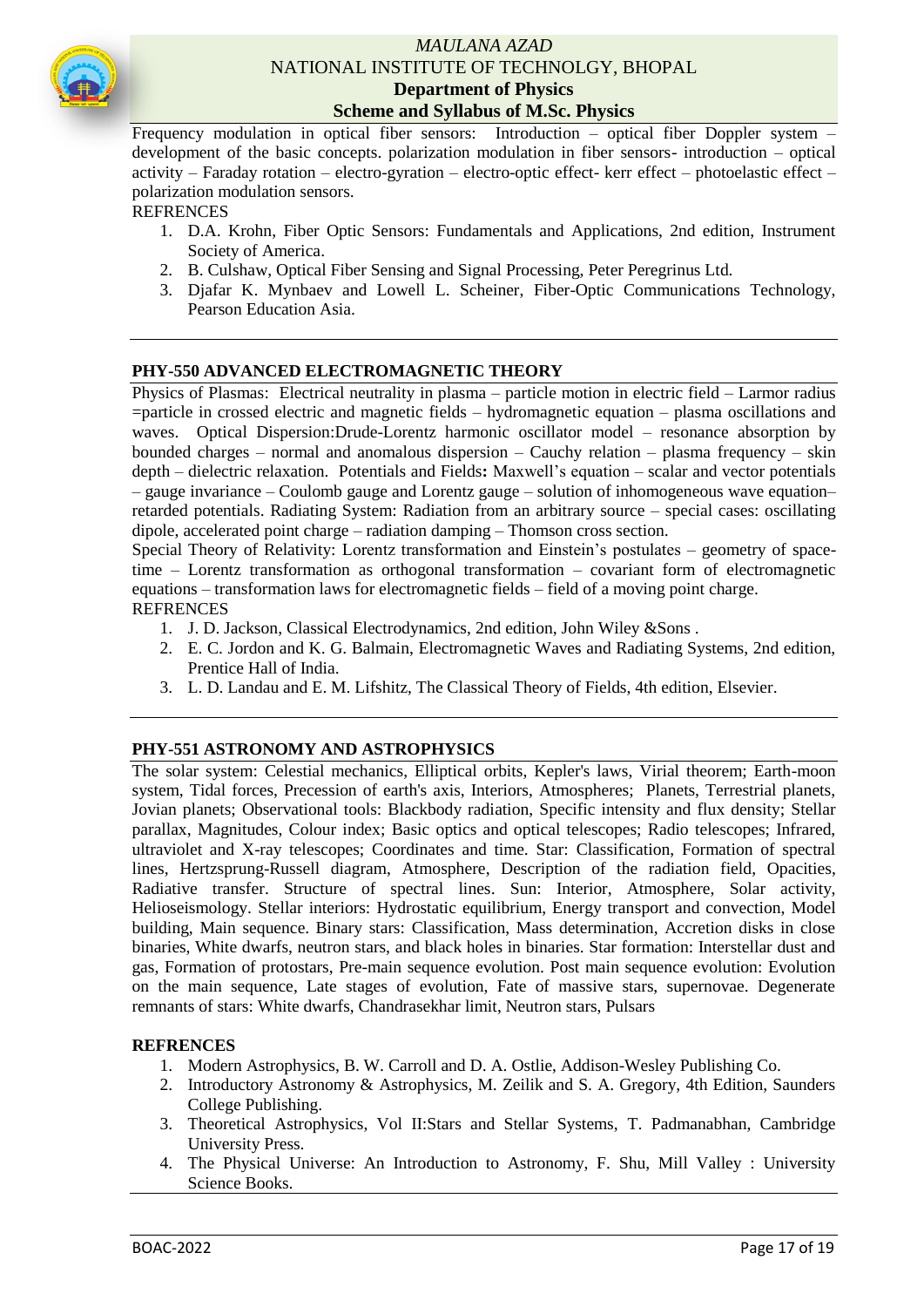

# **Elective (III)**

# **PHY-631 ADVANCED MAGNETIC MATERIALS**

Basics of magnetism: Para and diamagnetism,Metals and rd insulators, spin and orbital contributions, paramagnetism of 3 and 4 f ions. Various forms of interaction: direct exchange, super-exchange, double exchange, RKKY but also dipolar. Magnetic ordering: ferro, antiferro, Ferrimagnetism: mean field theory, excitations from the ground state, spin waves / magnons, Bloch law. Different form of magnetic energy: dipole/ demagnetizing/ magnetostatic, magneto-crystalline anisotropy, shape anisotropy, domains and domain wall, super paramagnetism. Magnetoresistance: AMR, GMR, CMR, TMR in multilayers/thin films, spin dependent scattering/conductions, basics of magnetic recording, spin valves, spin polarised transport/ spintronic.

#### **REFRENCES**

- 1. Michael Ziese, Martin J. Thornton (Ed), Spin Electronics, Springer.
- 2. Magnetism and Magnetic Materials, J. M. D. Coey, Cambridge University Press.
- 3. Physics of Ferromagnetism, S. Chikazumi, Oxford University Press.
- 4. Introduction to Spintronics, S. Bandyopadhya and M. Cahy, CRC press.
- 5. Spin dependent transport in magnetic nanostructures, edited by S.Maekawa and T. Shinjo 620.168.3:669.018.5 spi
- 6. Magnetic hetereostructures, advances and perspectives in spin structuresand transport edited by H. Zabel, A.D. Bader 538.22 Mag

#### **PHY-632 GENERAL THEORY OF RELATIVITY**

Covariance of Physical Laws, Special Relativity, The Equivalence Principle, Space and Space-time Curvature, Tensors in Curved Space-time, The Geodesic equation, geodesic Deviation Equation, Curvature and Einstein Field equations, Geometry Outside of a Spherical Star, Tests of General Relativity, Gravitational Radiation, Black Holes, Cosmology .

#### **REFRENCES**

- 1. Gravity- An introduction to Einstein's general relativity James B. Hartle
- 2. Gravitation and Cosmology S. Weinberg
- 3. Space-time and Geometry: An Introduction to General Relativity Sean Carroll, Pearson.
- 1. Introduction to General Relativity J. V. Narlikar, Cambridge.
- 2. Classical Theory of Fields L. D. Landau and E. M. Lifshitz, Butterworth-Heinemann.

#### **PHY-633 NONLINEAR DYNAMICS**

Physics of nonlinear systems, dynamical equations and constants of motion, phase space, fixed points, stability analysis, bifurcations and their classifications, Poincar`e section and iterative maps. One dimensional non--invertible maps, simple and strange attractors, period doubling and universality, intermittency, invariant measure, Lyapunov exponents. Higher dimensional systems, Henon map, Lorenz equations. Fractal geometry and examples of simple and fat fractals, concept of dimensions. Hamiltonian systems, integrability, Liouville`s theorem, action and angle variables, introduction to perturbation techniques, KAM theorem, area preserving maps, chaos and stochasticity.

#### **REFRENCES**

- 1. I. Percival and D. Richards, Introduction to Dynamics, Cambridge University Press, 1982.
- 2. Steven H. Strogatz, Nonlinear Dynamics and Chaos, Addison Weseley,1994.
- 3. Edward Ott, Chaos in Dynamical Systems, Cambridge University Press,1993.
- 4. E. A. Jackson, Perspectives of Nonlinear Dynamics, Vol. 1&2, Cambridge University Press, 1989.

#### **PHY-634 PHYSICS OF QUANTUM DEVICES**

Introduction: Length and timescales, quantum and semi-classical regimes. Basics of Semiconductors: bandstructure, effective mass, carrier statistics Junctions: formation of p-njunctions, I-V characteristics, tunnel diodes, pi-n diodes, p-i-n-i-p.....superlattice structures, semiconductor